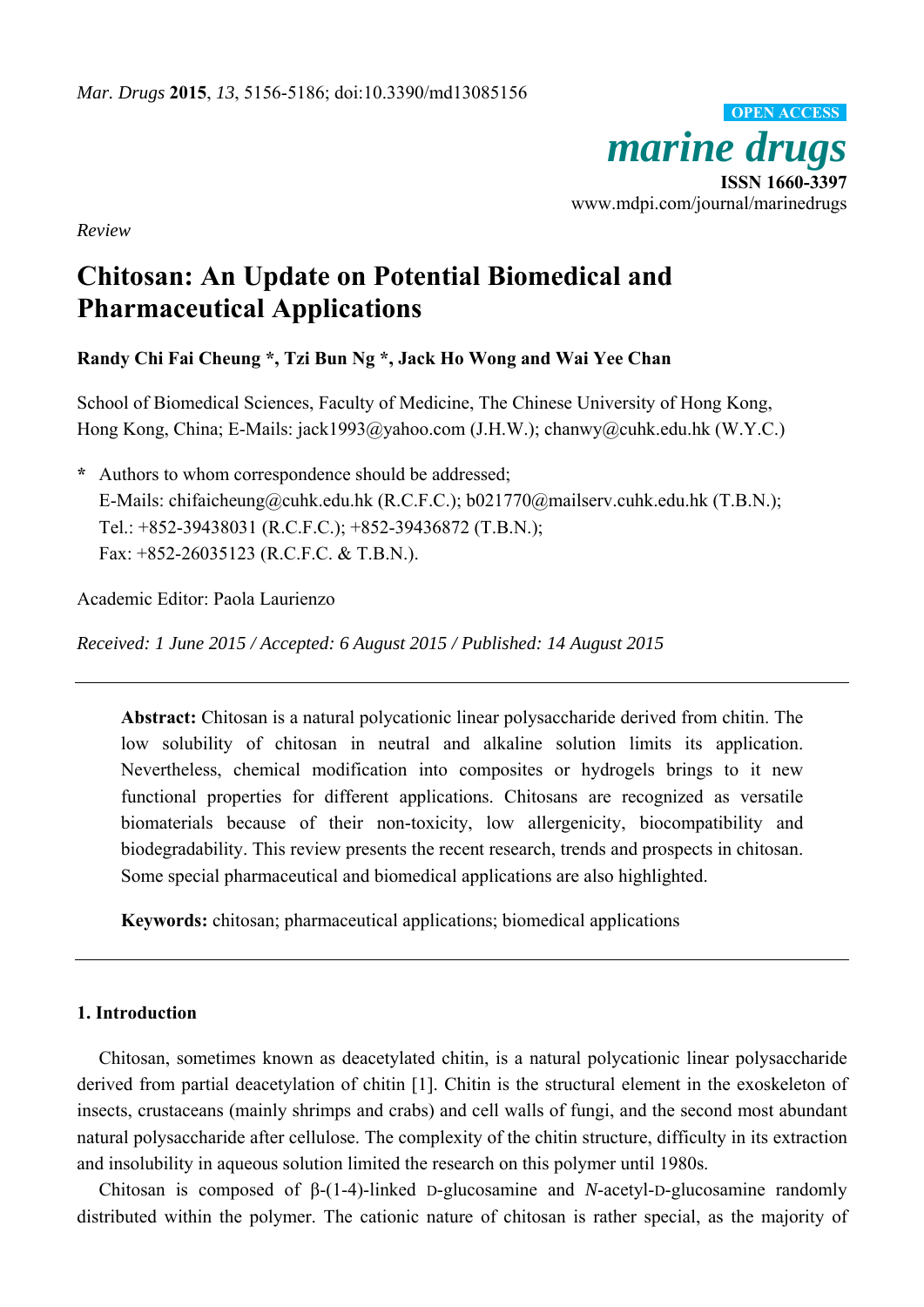polysaccharides are usually either neutral or negatively charged in an acidic environment. This property allows it to form electrostatic complexes or multilayer structures with other negatively charged synthetic or natural polymers [2]. The interesting characteristics of chitosan such as biocompatibility, non-toxicity, low allergenicity and biodegradability allow it to be used in various applications [3]. Besides, chitosan is reported to have other biological properties, such as antitumor [4], antimicrobial [5], and antioxidant [6] activities. The degree of deacetylation, which is described by the molar fraction of deacetylated units or percentage of deacetylation, and the molecular weight of chitosan, were found to affect these properties [7]. Chitosan has been widely used for different biological and biomedical applications recently due to its unique properties. For instance, it can be used in water treatment [8], wound-healing materials [1], pharmaceutical excipient or drug carrier [9], obesity treatment [10] and as a scaffold for tissue engineering [11]. There is increased interest in pharmaceutical as well as biomedical applications of chitosan and its derivatives and significant development has been achieved. It can be reflected in the increasing number of related publications throughout the years. Figure 1 shows the number of Scopus indexed publications from 1985 to June 2015 related to chitosan and its derivatives.



**Figure 1.** Scopus indexed publications related to chitosan and its derivatives.

# **2. Production and Characterization of Chitosan**

The raw material for the production of chitosan is chitin. The main sources are the shells of crustaceans, mainly crabs and shrimps. The purification process is easier for shrimp shells which are thinner. Usually, shells of the same size and species are grouped, then cleaned, dried and ground into small shell pieces [12]. There is no standard purification method as different chitin sources require different treatments due to the diversity in their structures. Conventionally, the protocol is divided into demineralization, deproteinization and decolorization steps which can be carried out using chemical [13] or biological (enzymatic treatment or fermentation) [14] treatments. The end-products need to be highly purified if they are to be used for biomedical or pharmaceutical purposes, as residual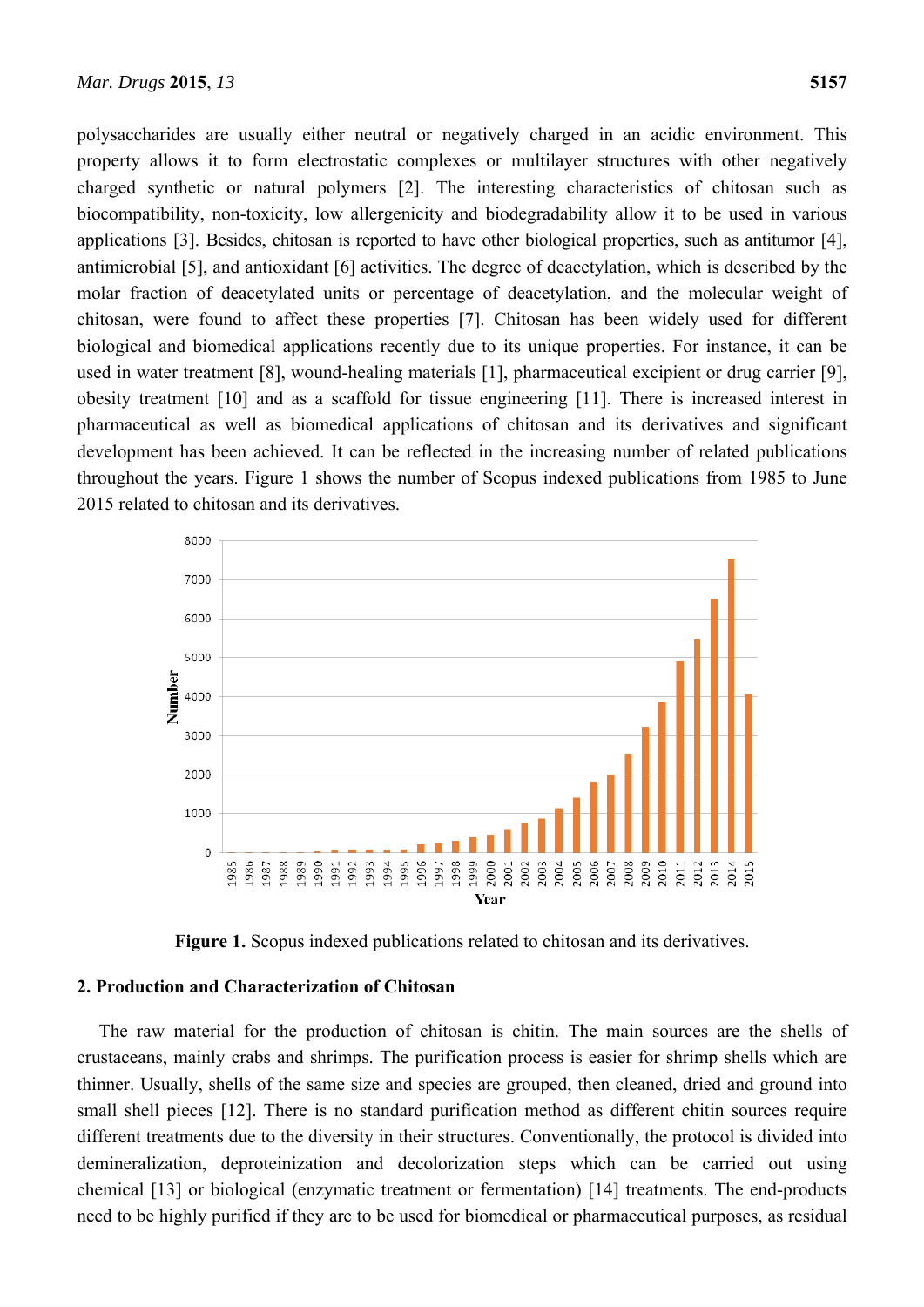proteins, minerals or pigments can cause serious side effects. Conversion of chitin to chitosan can be achieved by enzymatic [15] or chemical [16] deacetylation. Chemical deacetylation is more commonly used for commercial preparation because of economic issues and feasibility for mass production. No matter which method is used, depolymerization is inevitable [17]. The processes involved in chemical and biological preparation of chitosan from crustacean shells are illustrated in Figure 2.



**Figure 2.** A schematic presentation of chitosan preparation from raw materials.

The quality of chitosan depends on the source of chitin and its method of isolation [18] and chitosan with different extents of deacetylation are commercially available today. The applications of the chitosan depend on the characteristics, such as appearance of polymer, turbidity of polymer solution, degree of deacetylation and molecular weight [19]. The degree of deacetylation can be determined by different techniques, such as infrared spectroscopy, potentiometric titration, and more advanced methods like  ${}^{1}H$  liquid state and solid state  ${}^{13}C$ -NMR. The average molecular weight of chitosan is usually obtained from steric exclusion chromatography equipped with a viscometer and light scattering detector or matrix-assisted laser desorption/ionization-mass spectrometer [12]. Different characterization techniques for determining molecular weight, degree of deacetylation and crystallinity are summarized in Table 1. Chitosan obtained from deacetylation of chitin becomes soluble in aqueous acidic solutions when the average degree of deacetylation is above 0.5, but not at an alkaline or physiological pH. The physical properties of chitosan in aqueous solution depend on the degree of deacetylation and the acetyl group distribution in the polymer chains. Uneven acetyl group distribution will lower its solubility and make them form aggregates easily [20]. The solubility problem hinders its applicability. Modification of chitosan at the molecular level increases its solubility and stability and thus makes it more versatile as a biopolymer. The presence of free amino groups on the chitosan chains allows modifications under mild conditions. Chitosan usually reacts with other small molecules or polymers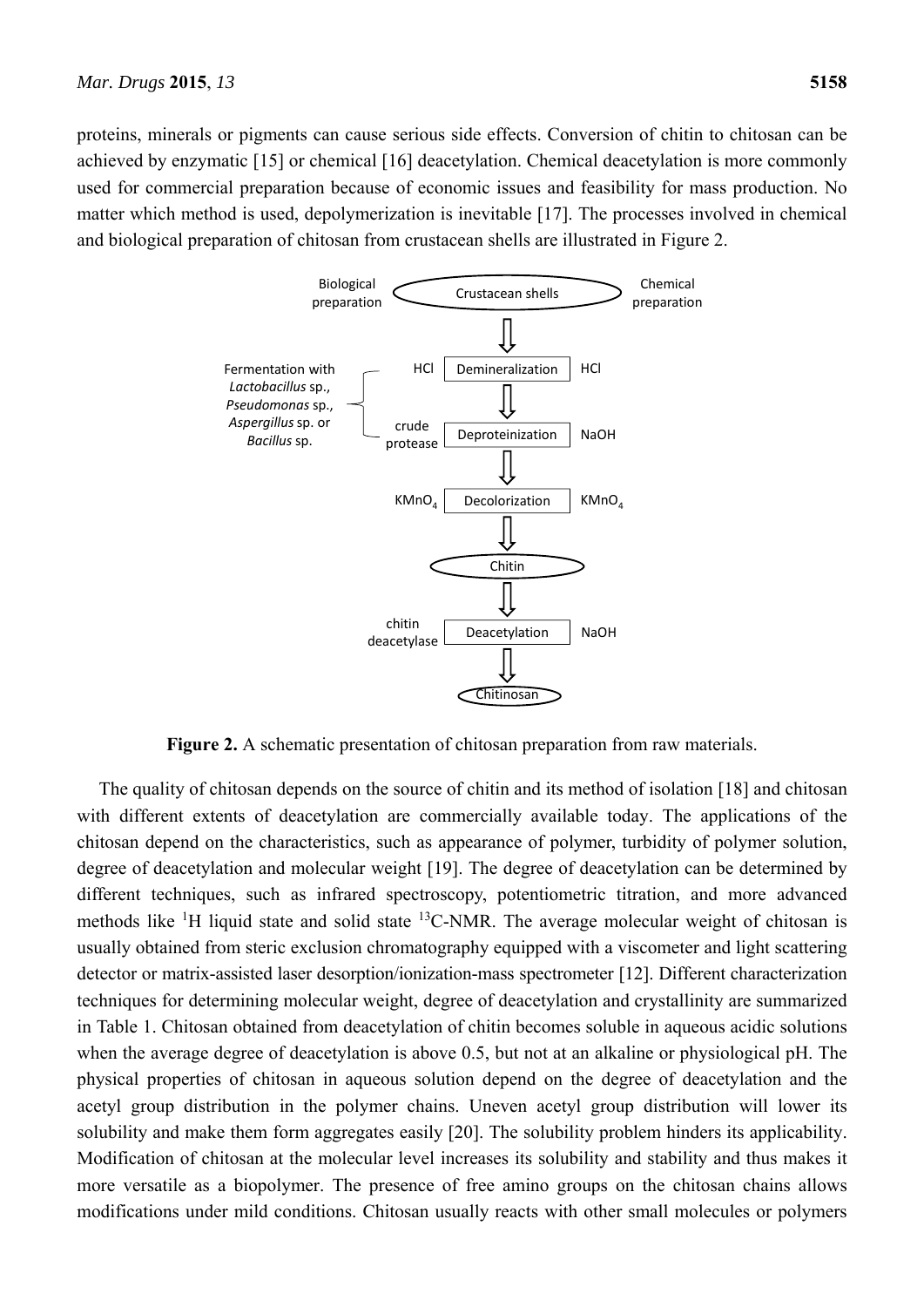and is transformed into derivatives or composites. Chitosan hydrogel is one of the various forms of its composites. It is composed of a cross-linked network of polymer chains with a high content of hydrophilic groups. Thus, it is a superabsorbent of water, but is water-insoluble because of the chemical or physical bonds formed between the polymer chains [21]. Typical examples are chitosan-poly (ethylene glycol) hydrogel [22], chitosan-hyaluronic hydrogel [23], chitosan-glycerophosphate hydrogel [24], chitosan-alginate composite [25], chitosan-collagen composite [26] chitosan-hydroxyapatite composite [27] and chitosan-tricalcium phosphate composite [28]. They can be molded into different shapes and forms (films, fibers, sponges, beads and solutions). These materials are mainly applied in bone tissue engineering scaffold [29], drug delivery system [30], wound healing materials [31] and metal and dye absorbent for polluted water [32].

| <b>Physiochemical Characteristics</b> | <b>Method of Determination</b>                                                                                                |  |  |
|---------------------------------------|-------------------------------------------------------------------------------------------------------------------------------|--|--|
| molecular weight                      | viscometry; gel permeation chromatography; light scattering; high<br>performance liquid chromatography; matrix-assisted laser |  |  |
|                                       | desorption/ionization-mass spectrometer                                                                                       |  |  |
| degree of deacetylation               | infrared spectroscopy; ultra violet spectrophotometry; nuclear magnetic                                                       |  |  |
|                                       | resonance spectroscopy $(^1H\text{-NMR}$ and $^{13}C\text{-NMR}$ ); conductometric                                            |  |  |
|                                       | titration; potentiometric tiltration; differential scanning calorimetry                                                       |  |  |
| crystallinity                         | X-ray diffraction                                                                                                             |  |  |

**Table 1.** Physiochemical characteristics of chitosan and their methods of determination.

# **3. Bioactivities of Chitosan**

# *3.1. Antibacterial Activity*

Many reports have shown that chitosan exhibited antimicrobial activity, but the actual mechanism has not yet been fully elucidated. Several hypotheses have been proposed based on its cationic nature. Low-molecular-weight chitosan can penetrate bacterial cell walls, bind with DNA and inhibit DNA transcription and mRNA synthesis [33], while high-molecular-weight chitosan can bind to the negatively charged components on the bacterial cell wall. It forms an impermeable layer around the cell, changes cell permeability and blocks transport into the cell [34]. This hypothesis was further supported by the studies from Muzzarelli *et al.* [35]. The hydrophilicity and negative charge on the cell surface were higher on gram-negative bacterial cell walls than those of gram-positive bacteria. Thus the gram-negative bacteria showed a stronger interaction with chitosan, which resulted in stronger antibacterial activity against them. It was also reported that the amount of chitosan binding to the bacterial cell wall was dependent on the environmental pH value, molecular weight and degree of acetylation of chitosan. Low environmental pH increases the positive charge in the chitosan polymer, which favors binding to the bacterial cell wall [36]. Younes *et al.* [37] reported that a lower degree of chitosan acetylation and a lower pH are favorable to the antibacterial activity of chitosan. A reduction in the molecular weight of chitosan increases the antibacterial activity of chitosan toward Gram-negative bacteria and reduces the activity on the Gram-positive bacteria. Chitosan has a wide spectrum of activity and high killing rate against Gram-positive and Gram-negative bacteria. The activity is the result of interactions between chitosan and its derivatives with bacterial cell wall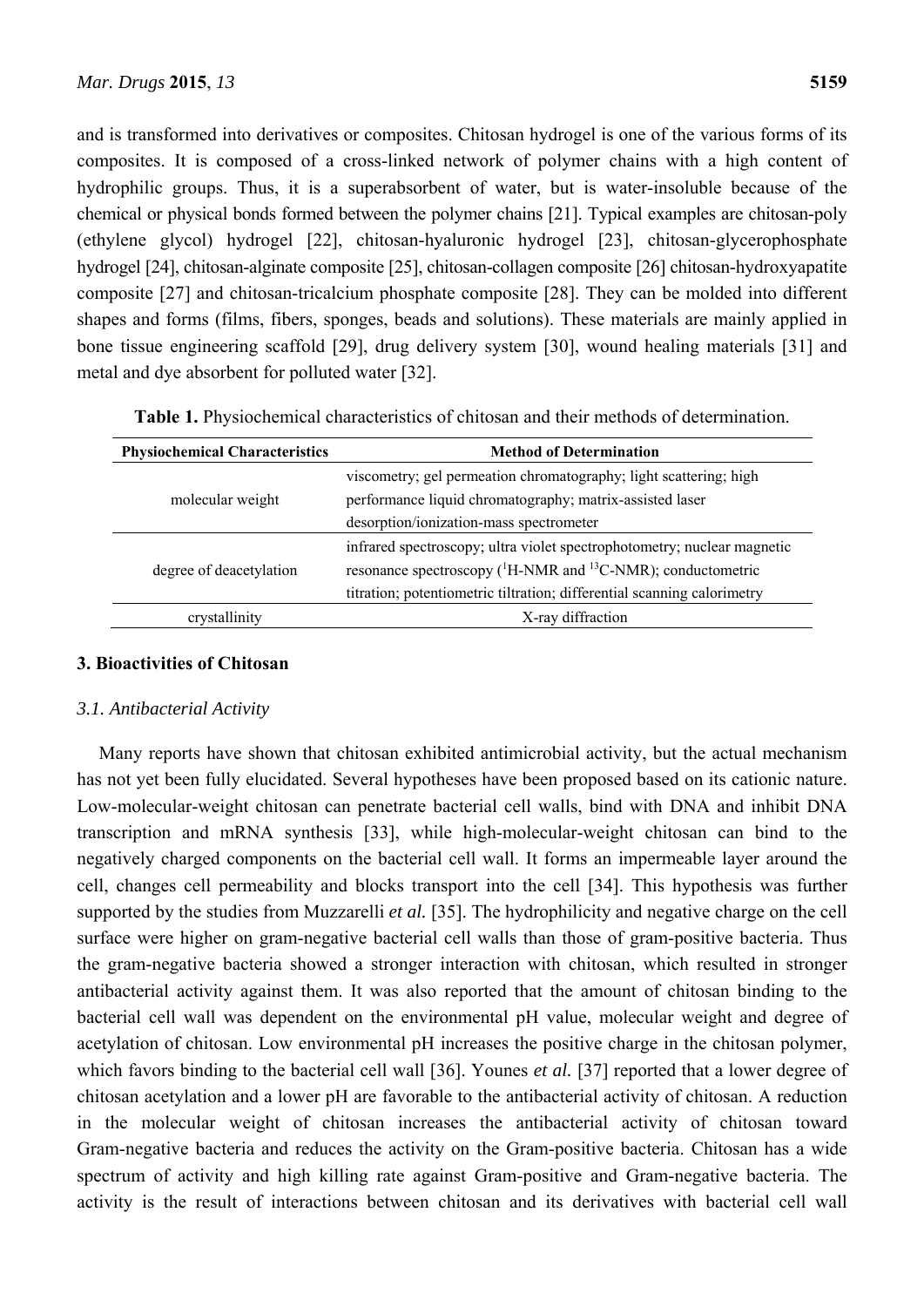molecules. The studies mentioned in this section demonstrated a close relationship between the antibacterial activity and the hydrophilicity of the cell wall, thus the action is specific and showed lower toxicity toward mammalian cells [38].

Eco-friendly, low-cost and biocompatible composites prepared by immobilizing ZnO nanoparticles on the chitosan matrix by an *in situ* sol-gel conversion of precursor molecules in a single step demonstrates more potent antimicrobial activity against the Gram positive bacterium *Staphylococcus aureus* and the Gram negative bacterium *Escherichia coli* than chitosan. [39]. Chitosan solution exhibited higher antibacterial potency than chitosan submicroparticles toward both planktonic and biofilm-related antibiotic-resistant *Pseudomonas aeruginosa* cells isolated from chronic diabetic foot infections [40]. Low-molecular-weight water-soluble β-chitosan (with molecular masses of 5 and 10 kDa, respectively) exhibited potent antibacterial activity, even at pH 7.4, targeting the bacterial membrane, bringing about calcein efflux in artificial mimetic bacterial membrane and morphological alterations on bacterial surfaces. Data from an *in vivo* experiment employing a mouse model of bacterial infection provided evidence that low-molecular-weight water-soluble β-chitosan may find anti-infective and wound healing applications [41]. Quaternary ammonium chitosan/polyvinyl alcohol/polyethylene oxide hydrogels prepared with the use of gamma radiation exhibited desirable swelling ability, water evaporation rate as well as mechanical characteristics and high antibacterial potency against *E. coli* and *S. aureus*. The hydrogels are promising for use as wound dressing [42]. Chitosan/lignosulfonates multilayers modified fibers with chitosan in the outermost layer exhibited higher antimicrobial activity against *E. coli* and higher antioxidant activity than that of original fibers under the same oxidation conditions [43]. A method for reductive aminating of chitosan biopolymers to produce *N*,*N*-dialkyl chitosan derivatives was developed by employing as a precursor 3, 6-O-di-tert-butyldimethylsilylchitosan. The corresponding mono *N*-alkyl derivatives were synthesized, and all alkyl compounds were then quaternized. These derivatives were studied for antibacterial activity against Gram positive *S. aureus*  and *Enterococcus faecalis*, and Gram negative *E. coli* and *P. aeruginosa*, which could be correlated to the length of the alkyl chain, but the order was dependent on the bacterial strain. Toxicity against human red blood cells and human epithelial Caco-2 cells was proportional to the length of the alkyl chain. The most active chitosan derivatives were found to be more selective for killing bacteria than the quaternary ammonium disinfectants cetylpyridinium chloride and benzalkonium chloride, along with the antimicrobial peptides melittin and LL-37 [44]. Nontoxic honey-polyvinyl alcohol-chitosan nanofibers were constructed with high honey concentrations (up to 40%) in addition to high chitosan concentrations (up to 5.5% of the total fiber weight) employing biocompatible solvents (1% acetic acid), chemically cross-linked with the help of glutaraldehyde vapor, as well as physically cross-linked by heating and freezing/thawing. The nanofibers demonstrated potent antibacterial activity against *S. aureus* but meager antibacterial activity against *E. coli* [45].

# *3.2. Antifungal Activity*

The effects of molecular weight and degree of acetylation of chitosan on its antifungal activity varies with the fungus [37]. Chitosan was also found to exhibit antifungal activity against several phytopathogenic fungi such as *Penicillium* sp. in citrus fruit [46], *Botrytis cinerea* in cucumber plants [47], *Phytophthora infestans* [48], *Alternaria solani* and *Fusarium oxysporum* [49] in tomatoes.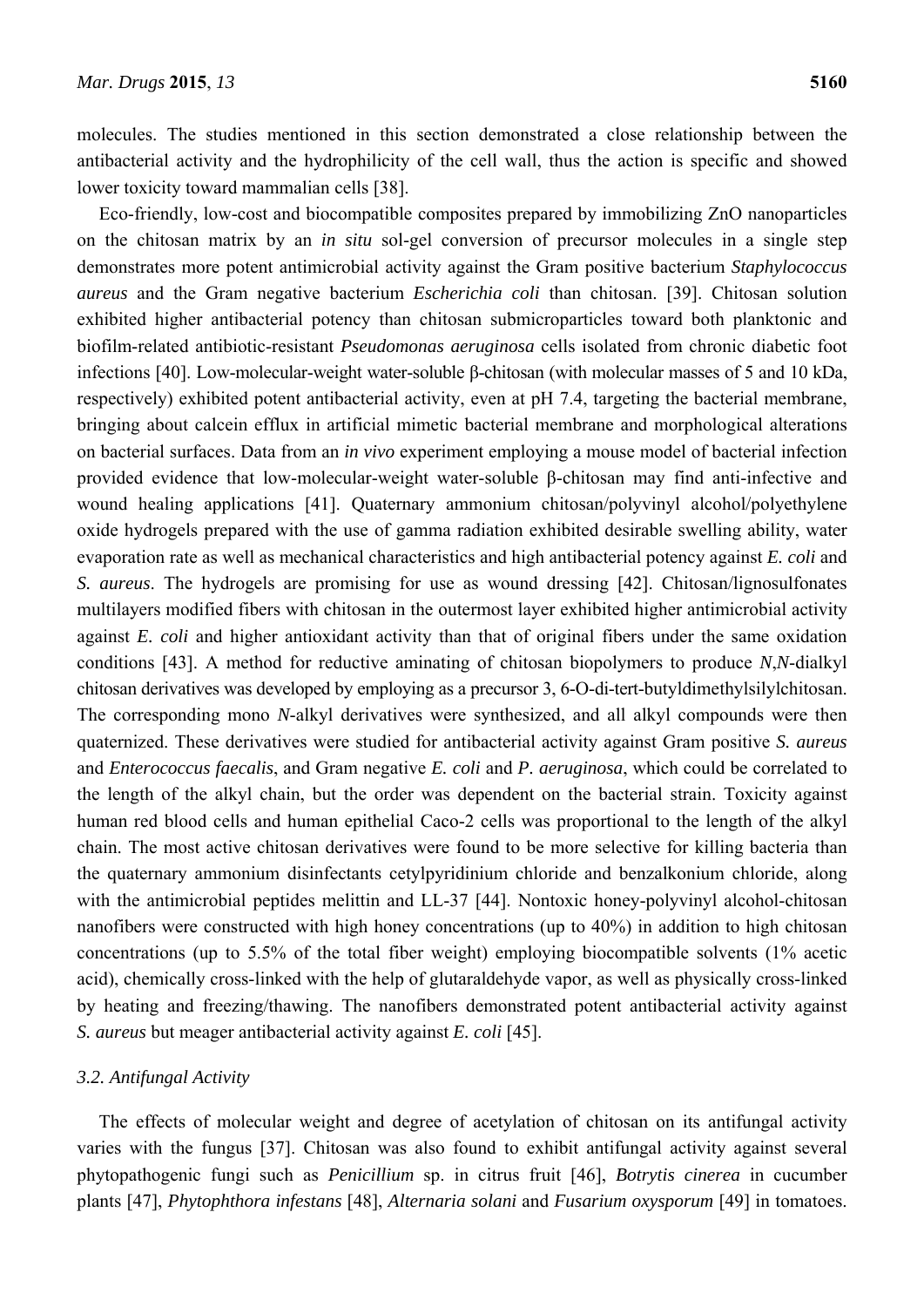The suggested mechanism involved a permeable chitosan film formed on the crop surface which interfered with the fungal growth and activated several defense processes like chitinase accumulation, proteinase inhibitor synthesis, callus synthesis and lignification [50].

Silver nanoparticles distributed superficially on and internally in chitosan spheres demonstrated a macroporous feature, and could find applications such as fungicidal agents [51].

Chitosan applied at a dosage of 100 μg/mL killed the bulk of fungal species pathogenic to human pathogens examined but did not express toxicity to HEK293 and COS7 mammalian cells. Survival of *Galleria mellonella* larvae after infection with *C. albicans* was elevated by chitosan [52].

Water-soluble chitosan was fungistatic to *Macrophomina phaseolina*. Fungal infection was suppressed and the activities of enzymes associated with defense including chitosanase and peroxidase in infected seedlings were upregulated following exposure to water-soluble chitosan [53].

The existence of cranberry and quince juice in the composition of chitosan and whey protein-chitosan films reinforced the elasticity and reduced the tensile strength of the films. Chitosan and whey proteins-chitosan films with quince and cranberry juice added are potentially useful for increasing the shelf life of apples [54].

The fungal inhibition indices of deacetylated chitosans generally increased with a rise in molecular weight. Nevertheless, high-molecular-weight chitosan derivatives with a low hydrophobicity and low-molecular-weight derivatives with a high hydrophobicity displayed the highest potency in suppressing growth in *Aspergillus flavus in vitro* [55]*.*

Cu-chitosan nanoparticles impeded spore germination and mycelial proliferation in *Fusarium oxysporum* and *Alternaria solani in vitro* and controlled Fusarium wilt and early blight in pot experiments [49].

# *3.3. Anti-HIV-1 Activity and for Construction of Nanoparticles Loaded with Anti-HIV Drugs*

QMW-chitosan oligomers and WMQ-chitosan oligomers (in which Q, M and W stand for glutamine, methionine and tryptophan, respectively) exerted a protective action on C8166 cells against cytolytic effects of HIV-1RF strain. The oligomers suppressed syncytium formation induced by HIV, and reduced the HIV load without any inhibitory effects on activities of HIV-1 reverse transcriptase and protease *in vitro*. Syncytium formation was suppressed when HIV-infected and uninfected C8166 cells were co-cultured. QMW-chitosan oligomers and WMQ-chitosan oligomers inhibit HIV-induced cytopathic effects by exerting their effects on HIV entry stage [56]. Chitooligosaccharides are nontoxic and water-soluble compounds derived from chitosans by enzymatic degradation. Sulfated chitooligosaccharide III with a molecular weight of 3–5 kDa potently suppressed HIV-1 replication, HIV-1-induced syncytium formation, lytic action, and p24 antigen production. Sulfated chitooligosaccharide III obstructed viral entry and virus-cell fusion probably by interfering with the binding of HIV-1 gp120 to CD4 cell surface receptor. Unsulfated chitooligosaccharides did not have similar actions [57].

Chitosan-thioglycolic acid-conjugated nanoparticles loaded with the anti-HIV drug tenofovir show better biophysical characteristics for mucoadhesion than native chitosan nanoparticles [58]. Lamivudine-PEGylated chitosan drug, with a low cytotoxicity and a high potency, suppresses replication of HIV more powerfully than lamivudine [59]. Stable intravaginal mucoadhesive microspheres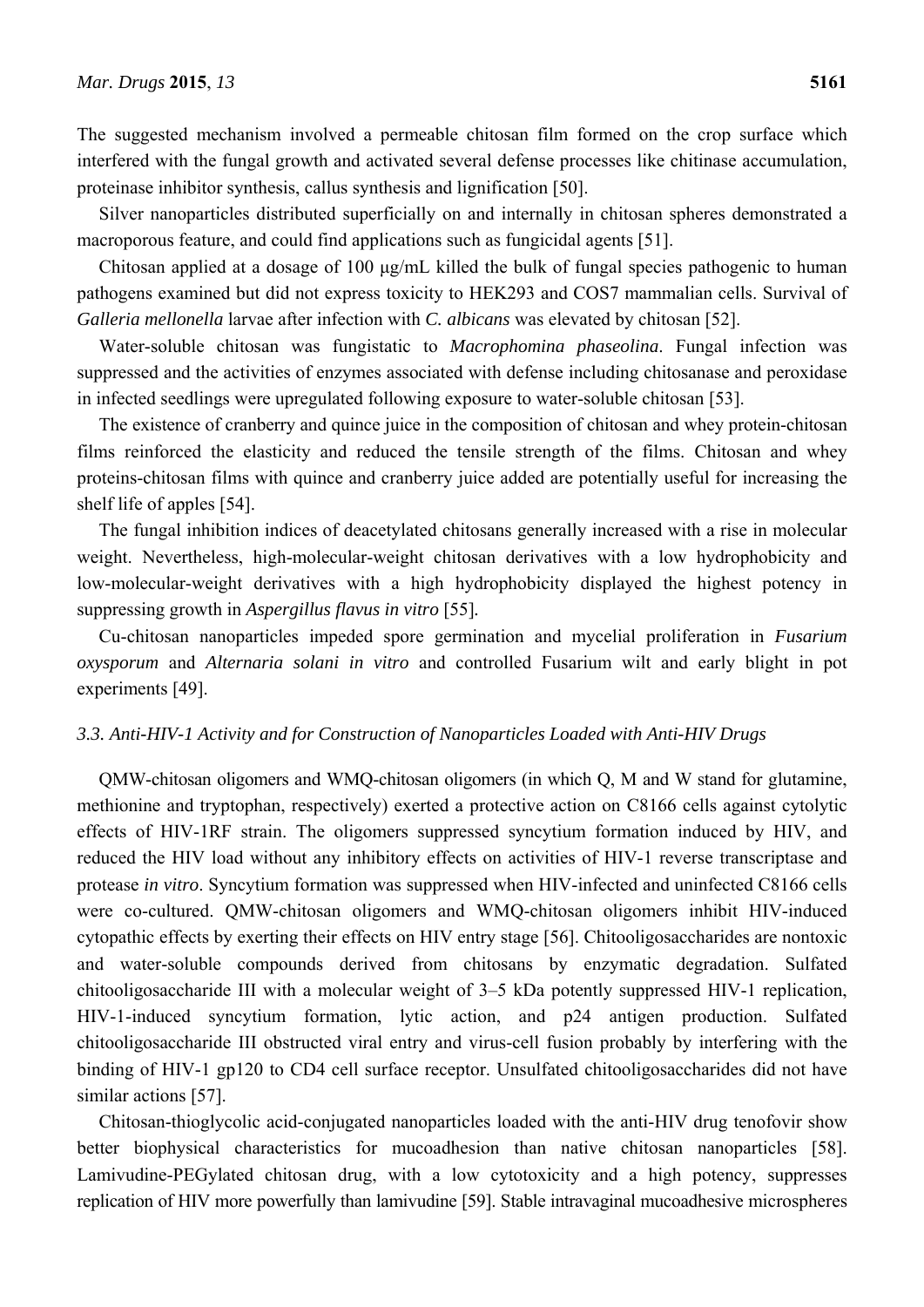of tenofovir disoproxil fumarate have been formulated using chitosan as the matrix-forming mucoadhesive polymer [60]. Chitosan nanoparticles loaded with the anti-HIV drug saquinavir had excellent drug loading potential with high cell targeting efficiency resulting in efficient control of HIV proliferation in target T-cells. The findings reveal the potential of chitosan nanocarriers as vehicles for anti-HIV-1 drugs [61]. Tenofovir, an acyclic nucleoside phosphonate analog employed for anti-HIV therapy embedded into a type of nanocarriers based on poly-(D,L-lactide-co-glycolide) and/or chitosan, is a good anti-HIV drug carrier for investigating cellular uptake and drug delivery in target cells like macrophages [62]. Chitosan based nanoparticles loaded with tenofovir did not exhibit cytotoxicity to vaginal epithelial cells and *Lactobacillus crispatus*. Mucoadhesion increased as the nanoparticle diameter was reduced. However, the combined action of drug encapsulation efficiency and percent mucoadhesion for larger size nanoparticles yielded the best results. Hence, large-sized chitosan nanoparticles loaded with an anti-HIV drug appeared to be promising for stopping HIV transmission [63]. Chitosan-*O*-isopropyl-5′-*O*-d4T monophosphate conjugate nano-prodrugs may be deployed as targeting and sustained polymeric prodrugs for improving anti-HIV treatment and curtailing side effects of the treatment [64]. Glutaraldehyde cross-linked chitosan microspheres have been utilized for controlled delivery of zidovudine [65].

Chitosan and its derivatives have been shown to have antimicrobial activities and the results are summarized in Table 2.

|                           | <b>Targets</b>             | Chitosan or Its Derivatives/MIC in µg/mL Reference                                             |  |
|---------------------------|----------------------------|------------------------------------------------------------------------------------------------|--|
|                           | Escherichia coli           | chitosan 0.025% [38]; chitosan-Zn complex 0.00313% [38]; á-chitosan                            |  |
| Gram-negative<br>bacteria |                            | 9 μg/mL [41]; â-chitosan 9 μg/mL [41]; N,N-diethyl-N-methylchitosan                            |  |
|                           |                            | 16 µg/mL [44]; N,N-dihexyl-N-methylchitosan 16 µg/mL [44]                                      |  |
|                           | E. coli K88                | chitosan 8 $\mu$ g/mL [38]; chitosan nanoparticles 0.0625 $\mu$ g/mL [38]; Cu loaded chitosan  |  |
|                           |                            | nanoparticles $0.0313 \mu g/mL$ [38]                                                           |  |
|                           | E. coli ATCC 25922         | chitosan 8 $\mu$ g/mL [38]; chitosan nanoparticles 0.0313 $\mu$ g/mL [38];                     |  |
|                           |                            | Cu loaded chitosan nanoparticles 0.0313 μg/mL [38]                                             |  |
|                           | E. coli 0157               | á-chitosan 9 μg/mL [41]; â-chitosan 9 μg/mL [41]                                               |  |
|                           | Pseudomonas aeruginosa     | chitosan 0.0125% [38]; chitosan-Zn complex 0.00625% [38]; á-chitosan                           |  |
|                           |                            | 9 μg/mL [41]; â-chitosan 9 μg/mL [41]; N,N-diethyl-N-methylchitosan                            |  |
|                           |                            | $32 \mu g/mL$ [44]                                                                             |  |
|                           | Proteus mirabilis          | chitosan 0.025% [38]; chitosan-Zn complex 0.00625% [38]                                        |  |
|                           | Salmonella enteritidis     | chitosan $0.05\%$ [38]; chitosan-Zn complex $0.00625\%$ [38]                                   |  |
|                           | S. choleraesuis ATCC 50020 | chitosan 16 $\mu$ g/mL [38]; chitosan nanoparticles 0.0625 $\mu$ g/mL [38]; Cu loaded chitosan |  |
|                           |                            | nanoparticles $0.0313 \mu g/mL$ [38]                                                           |  |
|                           | S. typhimurium             | á-chitosan 5 µg/mL [41]; â-chitosan 9 µg/mL [41]                                               |  |
|                           | S. typhimurium ATCC 50013  | chitosan 16 $\mu$ g/mL [38]; chitosan nanoparticles 0.125 $\mu$ g/mL [38]; Cu loaded chitosan  |  |
|                           |                            | nanoparticles 0.0625 µg/mL [38]                                                                |  |

|  |  |  |  | <b>Table 2.</b> The antimicrobial activities of chitosan and its derivatives |
|--|--|--|--|------------------------------------------------------------------------------|
|--|--|--|--|------------------------------------------------------------------------------|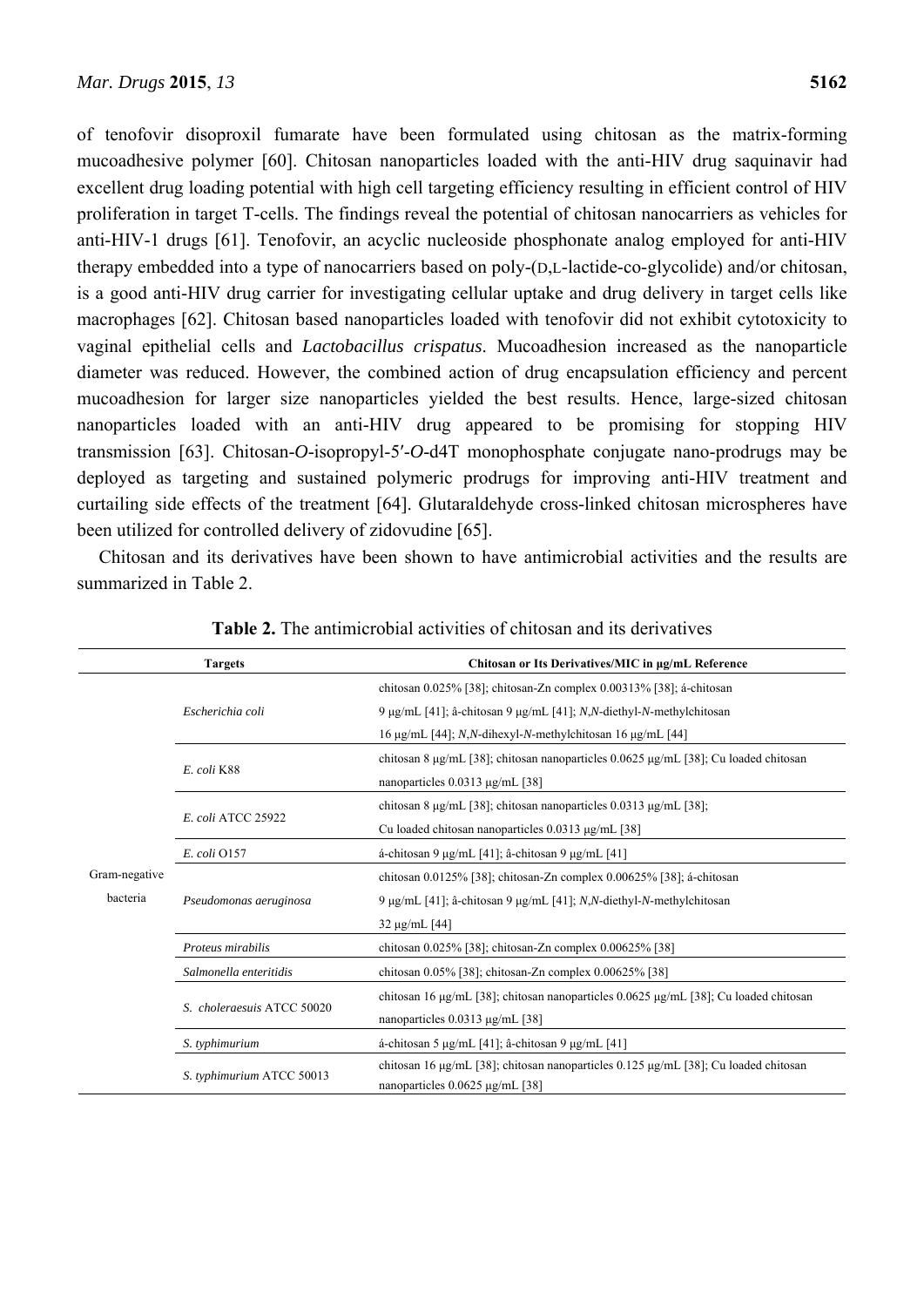|               | <b>Targets</b>                                                 | Chitosan or Its Derivatives/MIC in µg/mL Reference                        |
|---------------|----------------------------------------------------------------|---------------------------------------------------------------------------|
| Gram-negative | Enterobacter aerogenes                                         | chitosan 0.05% [38]; chitosan-Zn complex 0.00625% [38]                    |
| bacteria      | Listeria monocytogenes                                         | á-chitosan 9 μg/mL [41]; â-chitosan 9 μg/mL [41]                          |
|               |                                                                | chitosan 0.05% [38]; chitosan-Zn complex 0.00625% [38]; á-chitosan        |
|               | Staphylococcus aureus                                          | 9 μg/mL [41]; â-chitosan 9 μg/mL [41]; N-ethyl-N,N-dimethylchitosan       |
|               |                                                                | $4 \mu g/mL [44]$                                                         |
|               |                                                                | chitosan 8 µg/mL [38]; chitosan nanoparticles 0.125 µg/mL [38]; Cu loaded |
|               | S. aureus ATCC 25923                                           | chitosan nanoparticles 0.0625 μg/mL [38]                                  |
| Gram-positive | Corynebacterium                                                | chitosan 0.025% [38]; chitosan-Zn complex 0.0313% [38]                    |
| bacteria      |                                                                | chitosan 0.025% [38]; chitosan-Zn complex 0.0125% [38]; á-chitosan        |
|               | Staphylococcus epidermidis                                     | 5 μg/mL [41]; â-chitosan 5 μg/mL [41]                                     |
|               |                                                                | chitosan 0.05% [38]; chitosan-Zn complex 0.0125% [38];                    |
|               | Enterococcus faecalis                                          | N,N-diethyl-N-methylchitosan 16 μg/mL [44]                                |
|               | <b>Bacillus cereus</b>                                         | á-chitosan 9 μg/mL [41]; â-chitosan 9 μg/mL [41]                          |
|               | Bacillus megaterium                                            | á-chitosan 9 μg/mL [41]; â-chitosan 9 μg/mL [41]                          |
|               |                                                                | chitosan 0.1% [38]; chitosan-Zn complex 0.1% [38]; chitosan               |
|               | Candida albicans                                               | $5 \mu g/mL$ [52]                                                         |
|               |                                                                | chitosan 0.1% [38]; chitosan-Zn complex 0.05% [38]; chitosan              |
|               | Candida parapsilosis                                           | 40 μg/mL [52]                                                             |
|               | Candida krusei                                                 | chitosan 5 $\mu$ g/mL [52]                                                |
|               | Candida glabrata                                               | chitosan 20 μg/mL [52]                                                    |
|               | Penicillium digitatum                                          | chitosan 65 µg/mL $[46]$                                                  |
| Fungi         | Penicillium italicum                                           | chitosan 57.5 $\mu$ g/mL [46]                                             |
|               | Fusarium proliferatum                                          | chitosan $2.5 \mu$ g/mL [52]                                              |
|               | Hamigera avellanea                                             | chitosan $2.5 \mu g/mL$ [52]                                              |
|               | Aspergillus fumigatus                                          | chitosan 1 µg/mL [52]                                                     |
|               | Rhizopus stolonifer                                            | chitosan 100 $\mu$ g/mL [52]                                              |
|               | Cryptococcus neoformans                                        | chitosan 5 $\mu$ g/mL [52]                                                |
|               | Cryptococcus gatti                                             | chitosan $2.5 \mu g/mL$ [52]                                              |
|               | Macrophomina phaseolina                                        | chitosan 12.5 mg/mL $[53]$                                                |
|               | $IC_{50}$ of cytopathic effect by HIV- $1_{RF}$                | QMW-chitosan oligomers 48.14 µg/mL [56]                                   |
|               | $IC_{50}$ of cytopathic effect by HIV- $1_{\text{IIB}}$        | WMQ-chitosan oligomers 48.01 µg/mL [56]                                   |
|               | $IC_{50}$ of p24 production by HIV- $1_{IIIB}$                 | QMW-chitosan oligomers 67.35 µg/mL [56]                                   |
|               | IC <sub>50</sub> of p24 production by HIV-1 <sub>Ba-L</sub>    | WMQ-chitosan oligomers 98.73 µg/mL [56]                                   |
|               | IC <sub>50</sub> of p24 production by HIV- $1_{\text{RTMDR1}}$ | QMW-chitosan oligomers 81.03 µg/mL [56]; WMQ-chitosan oligomers 144.02    |
|               |                                                                | $\mu$ g/mL $[56]$                                                         |
| Virus         | $IC_{50}$ of luciferase expression by HIV-1 <sub>RF</sub>      | QMW-chitosan oligomers 68.13 µg/mL [56]; WMQ-chitosan oligomers 163.94    |
|               |                                                                | $\mu$ g/mL $[56]$                                                         |
|               | $IC_{50}$ of interaction between gp41 and CD4 by               | QMW-chitosan oligomers 39.13 µg/mL [56]; WMQ-chitosan oligomers 51.48     |
|               | $HIV-1$                                                        | $\mu$ g/mL $[56]$                                                         |
|               | $IC_{50}$ of syncytia formation by HIV-1 <sub>RF</sub>         | sulfated chitooligosaccharides 2.19 µg/mL [57]                            |
|               | $EC_{50}$ of protection of lytic effect by HIV-1               | sulfated chitooligosaccharides 1.43 µg/mL [57]                            |
|               | IC <sub>50</sub> of p24 production by HIV- $1_{RF}$            | sulfated chitooligosaccharides 4.33 µg/mL [57]                            |
|               | IC <sub>50</sub> of p24 production by HIV-1 <sub>Ba-L</sub>    | sulfated chitooligosaccharides 7.76 µg/mL [57]                            |

**Table 2.** *Cont.*

# *3.4. Antitumor Activity*

Recent investigations revealed that chitosan and its derivatives exhibited antitumor activity in both *in vitro* and *in vivo* models. Tokoro *et al.* [66] observed that the antitumor effect of chitosan derivatives was due to the increase in secretion of interleukin-1 and 2 which caused maturation and infiltration of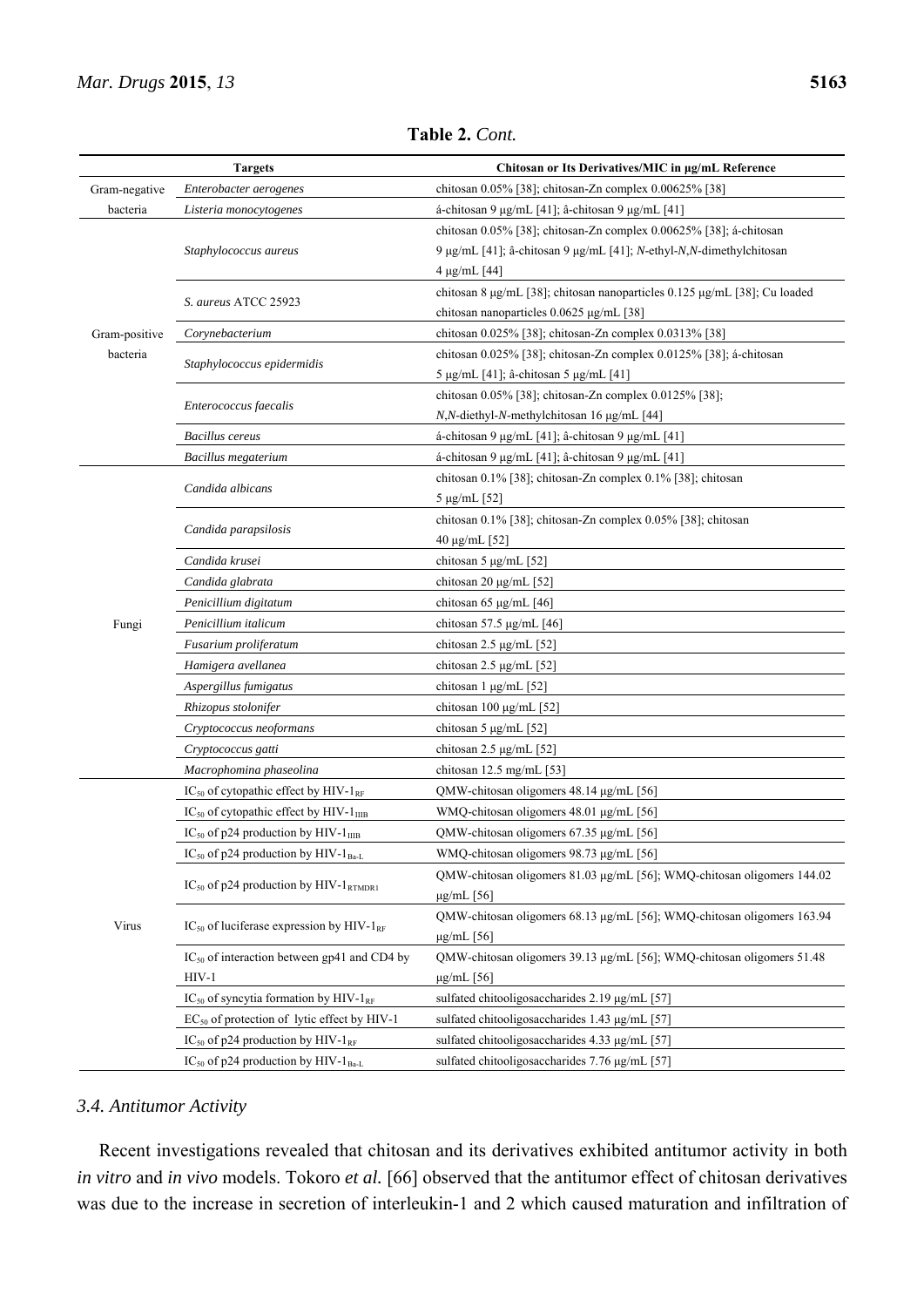cytolytic T-lymphocytes. It was further supported by Dass and Choong [67] whose *in vivo* study demonstrated that chitosan elevated lymphokine production and proliferation of cytolytic T-lymphocytes. Other investigations showed that chitosan was involved in direct killing of tumor cells by inducing apoptosis. Chitosan was shown to inhibit adhesion of primary melanoma A375 cells and proliferation of primary melanoma SKMEL28 cells. It also exhibited strong pro-apoptotic effects against metastatic melanoma RPMI7951 cells through inhibition of specific caspases, up-regulation of Bax and down-regulation of Bcl-XL proteins. Besides, it induced CD95 receptor expression on RPMI7951 surface, making them more vulnerable to FasL-induced apoptosis [68]. He *et al.* [69] reported that carboxymethylated chitosan protected the peripheral nerves and inhibited the apoptosis of cultured Schwann cells. They used the hydrogen peroxide- induced apoptosis model. Decreases in caspase-3, -9 and Bax activities and increases in Bcl-2 activity were detected.

Carboxymethyl chitosan suppressed migration of human hepatoma cells BEL-7402 *in vitro* and murine hepatoma 22 cells *in vivo*. The expression of matrix metalloproteinase-9 (MMP-9) in BEL-7402 cells was downregulated and pulmonary metastases of hepatoma-22 in Kunming mice were curtailed. Reduction of the lung damage brought about by the metastasis of H22 cells was noted. The suppressive action of carboxymethyl chitosan could be ascribed partly to the attenuated vascular endothelial growth factor and E-selectin levels [70]. It has been reported how the degree of deacetylation and molecular mass of chitosan oligosaccharides, procured from enzymatic hydrolysis of high-molecular-weight chitosan, affected antitumor activity. Determination of the degree of deacetylation and molecular weights of chitosan oligosaccharides were conducted by means of matrix-assisted laser desorption/ionization-mass spectrometry. The chitosan oligosaccharides formed a mixture composed essentially of dimers (18.8%), trimers (24.8%), tetramers (24.9%), pentamers (17.7%), hexamers (7.1%), heptamers (3.3%), and octamers (3.4%). The chitosan oligosaccharides were resolved by gel filtration into two main fractions: (1) chitosan oligosaccharides, composed of glucosamine  $(n)$ ,  $n = 3-5$  with 100% deacetylation; and (2) HOS, consisting of glucosamine (5) as the minimum residues and a varying number of *N*-acetylglucosamine  $(n)$ ,  $n = 1-2$  with 87.5% deacetylation in random order. The concentrations required for chitosan oligosaccharides, chitooligosaccharides, and HOS to achieve 50% cell death in PC3 prostate cancer cells, A549 lung cancer cell, and HepG2 hepatoma cells, were 25 μg/mL, 25 μg/mL, and 50 μg/mL, respectively. The high- molecular-weight chitosan had about half the efficacy of chitosan oligosaccharides and chitooligosaccharides. These findings show that the molecular weight and degree of deacetylation of chitosanoligosaccharides are critical determinants for inhibiting growth of cancer cells [71]. Chitooligosaccharides, products of chitosan hydrolysis, manifest a diversity of biological functions. Proliferation of hepatocellular carcinoma HepG2 cells was attenuated, the percentage of cells in S-phase was diminished and the rate of DNA synthesis was reduced after treatment with chitooligosaccharides. Among the cycle-related genes, PCNA, cyclin A and CDK-2 were down-regulated whereas p21 was up-regulated. Chitooligosaccharides undermined the activity of metastatic related protein (MMP-9) in Lewis lung carcinoma cells. Chitooligosaccharides suppressed tumor growth of HepG2 xenografts in severe combined immune deficient mice. Chitooligosaccharides repressed tumor growth and reduced the number of lung metastasis colonies and prolonged the lifespan of Lewis lung carcinoma-bearing mice [72]. Table 3 summarizes the literature mentioned in this review.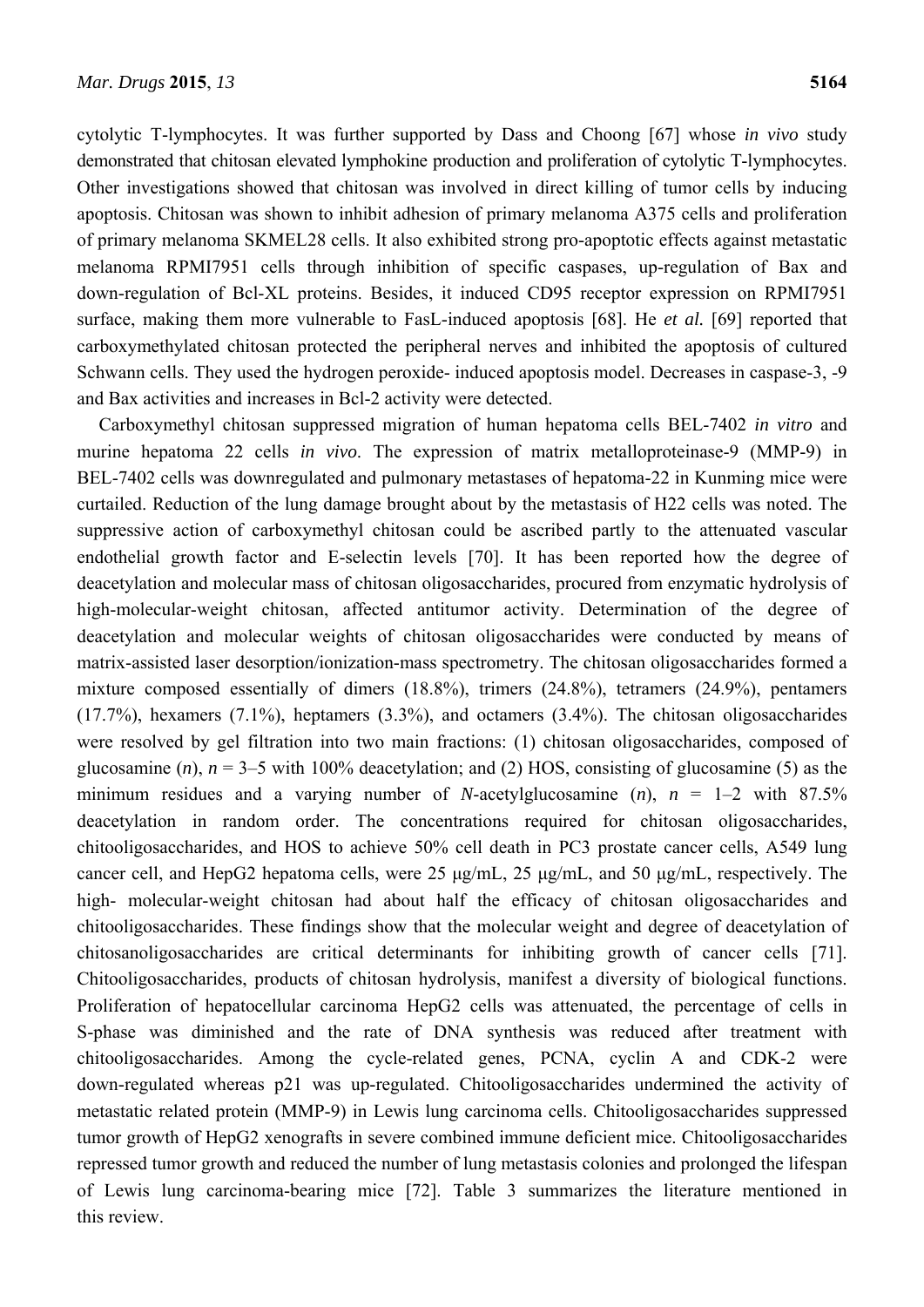| Compound                  | <b>Target Cell Lines or in vivo Model</b>                      | <b>Results</b>                                                                                                                                                                                                 | Ref.   |  |
|---------------------------|----------------------------------------------------------------|----------------------------------------------------------------------------------------------------------------------------------------------------------------------------------------------------------------|--------|--|
| chitosan                  | meth-A solid tumor transplanted into                           | increased production of interleukins 1 and 2, sequentially, leading to the manifestation of antitumor effect through                                                                                           | [66]   |  |
|                           | BALB/c mice                                                    | proliferation of cytolytic T-lymphocytes with the optimum inhibition ratio at the dose of 10 mg/kg                                                                                                             |        |  |
| chitosan                  | aberrant crypt tumor lesions in the colon of mice              | elevated lymphokine production and proliferation of cytolytic T-lymphocytes at the dose of 5 mg/kg                                                                                                             | $[67]$ |  |
| chitosan                  |                                                                | chitosan was coated in culture wells in which cultures with A375, SKMEL28, and RPMI7951 cells were carried out.                                                                                                |        |  |
|                           | A375, SKMEL28, and RPMI7951 cell lines                         | decreased adhesion of A375 cells                                                                                                                                                                               |        |  |
|                           |                                                                | decreased proliferation of SKMEL28 cells                                                                                                                                                                       | [68]   |  |
|                           |                                                                | inhibited specific caspases, upregulated Bax and downregulated Bcl-2 and Bcl-XL in RPMI7951 cells                                                                                                              |        |  |
|                           |                                                                | induced CD95 receptor expression in RPMI7951 cell surface which renders them more susceptible to                                                                                                               |        |  |
|                           |                                                                | FasL-induced apoptosis                                                                                                                                                                                         |        |  |
| carboxymethyl<br>chitosan | hydrogen peroxide induced apoptosis models of<br>Schwann cells | The cell viability was improved in a dose-dependent manner with maximum effect of $2.02 \pm 0.16$ fold at the dose of                                                                                          |        |  |
|                           |                                                                | 200 µg/mL carboxymethyl chitosan                                                                                                                                                                               |        |  |
|                           |                                                                | decreased caspase-3, -9 and Bax activities and increased Bcl-2 activity                                                                                                                                        |        |  |
| carboxymethyl             | BEL-7402 cell line                                             | reduced the expression of MMP-9 in a dose-dependent manner                                                                                                                                                     |        |  |
| chitosan                  | hepatoma-22 cells in Kunming mice                              | inhibited the lung metastasis mouse model with the highest inhibition of 66.56% at the dose of 300 mg/kg                                                                                                       | $[70]$ |  |
| chitosan                  | PC3 A549 and HepG2 cell line                                   | suppressed cancer cell growth of PC3 A549 and HepG2 cells for 50% cell death at 25 µg/mL, 25 µg/mL and 50<br>µg/mL, respectively                                                                               | $[71]$ |  |
| chitosan                  | HepG2 and LCC cell line                                        | inhibited MMP-9 expression, reduced cells in S-phase and decreased the rate of DNA synthesis, upregulated p21 and<br>downregulated PCNA, cyclin A and CDK-2 with the highest inhibition at the dose of 1 mg/kg | $[72]$ |  |
|                           | HepG2 and LCC xenografts in mouse model                        | inhibited tumor growth and decreased the number of metastatic colonies at the dose of 500 mg/kg                                                                                                                |        |  |

**Table 3.** A summary of antitumor activities of chitosan and its derivatives.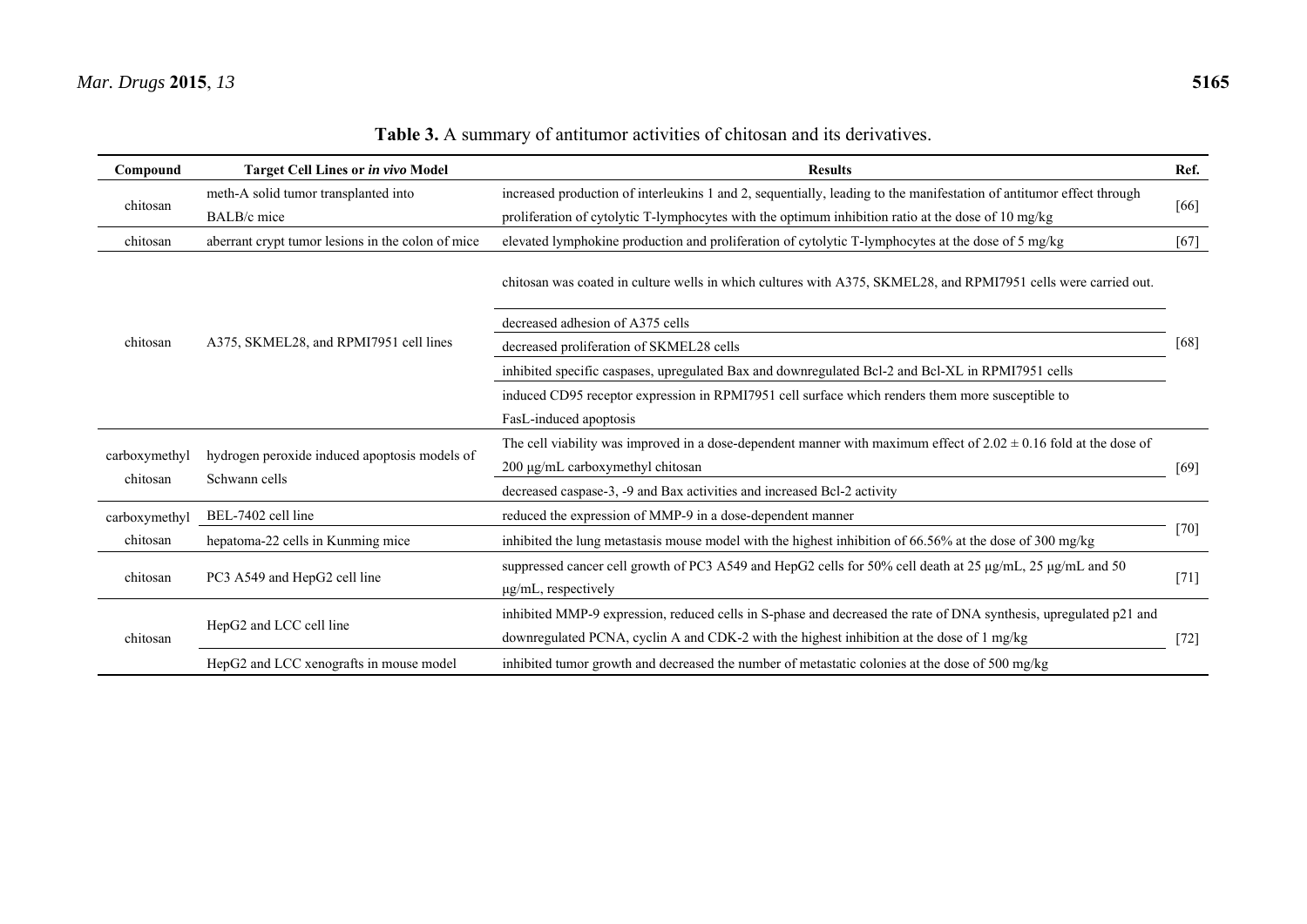#### *3.5. Antioxidant Activity*

Antioxidants are well-known for their beneficial effects on health. They protect the body against reactive oxygen species, which exert oxidative damage to membrane lipids, protein and DNA. Much effort has been invested to investigate the antioxidant activity of chitosan and its derivatives in recent years [6]. Park *et al.* [73] reported the *in vitro* oxygen radicals scavenging activity in chitosan and its derivatives. Low–molecular-weight chitosans are more active in scavenging free radicals, such as hydroxyl, superoxide, alkyl and 2,2-diphenyl-1-picrylhydrazyl radicals. It was proposed that the mechanism is due to the reaction of unstable free radicals with amino and hydroxyl groups on the pyranose ring, which form the stable radicals [12].

Nine kinds of hetero-chitooligosaccharides with relatively higher molecular weights, medium molecular weights, and lower molecular weights have been prepared from partially deacetylated hetero-chitosans (90%, 75% and 50% deacetylated chitosan), and their scavenging activities against 1,1-diphenyl-2-picrylhydrazyl, carbon-centered hydroxyl, superoxide and radicals were studied by employing electron spin resonance spin-trapping technique. Carbon-centered, hydroxyl, and superoxide radicals were generated from 2,2-azobis-(2-amidinopropane)-hydrochloride, hydrogen peroxide-ferrous sulfate (Fenton reaction), and hypoxanthine-xanthine oxidase reaction. The electron spin resonance data demonstrated that medium-molecular-weight hetero-chitooligosaccharides prepared from 90% deacetylated chitosan manifested the highest radical scavenging potency. The radical-scavenging activity of hetero-chitooligosaccharides was related to the degree of deacetylation values and the molecular weight [74]. Chitosan was prepared by alkaline *N*-deacetylation of â-chitin from squid pens, and *N*-carboxyethylated derivatives (*N*-CESC) with different degrees of carboxyethyl group substitution (*N*-CESC3 possessed the highest degree of substitution while *N*-CESC1 possessed the lowest degree of substitution) were synthesized. All three *N*-CESC samples displayed good water solubility at pH above 6.5. They manifested potent 2,2'-azinobis(3-ethylbenzothiazoline-6-sulfonic acid) (ABTS) radical scavenging activity, with  $EC_{50}$  values under 2 mg/mL. The ABTS radical scavenging activities of *N*-CECS with different degrees of substitution and concentrations are shown in Figure 3. It showed that the activity of *N*-CECS toward ABTS increased with concentration. Besides, the addition of carboxyethyl groups to chitosan enhanced its radical scavenging activity against ABTS. The scavenging ability of *N*-CESC against superoxide radicals showed a good correlation with the degree of substitution and concentration of *N*-CESC. The data suggested that *N*-CESC can be utilized to produce chitosan derivatives with good biochemical characteristics *in vitro* [75]. Graft chitosan derivatives with low grafting percentages, produced by graft copolymerization of methacrylic acid sodium and acrylic acid sodium onto the etherification product of chitosan-carboxymethyl chitosan, exhibit a relatively low 50% inhibition concentration  $(IC_{50})$  for their radical scavenging activity, which could be attributed to their different contents of hydroxyl and amino groups in the polymer chains [76].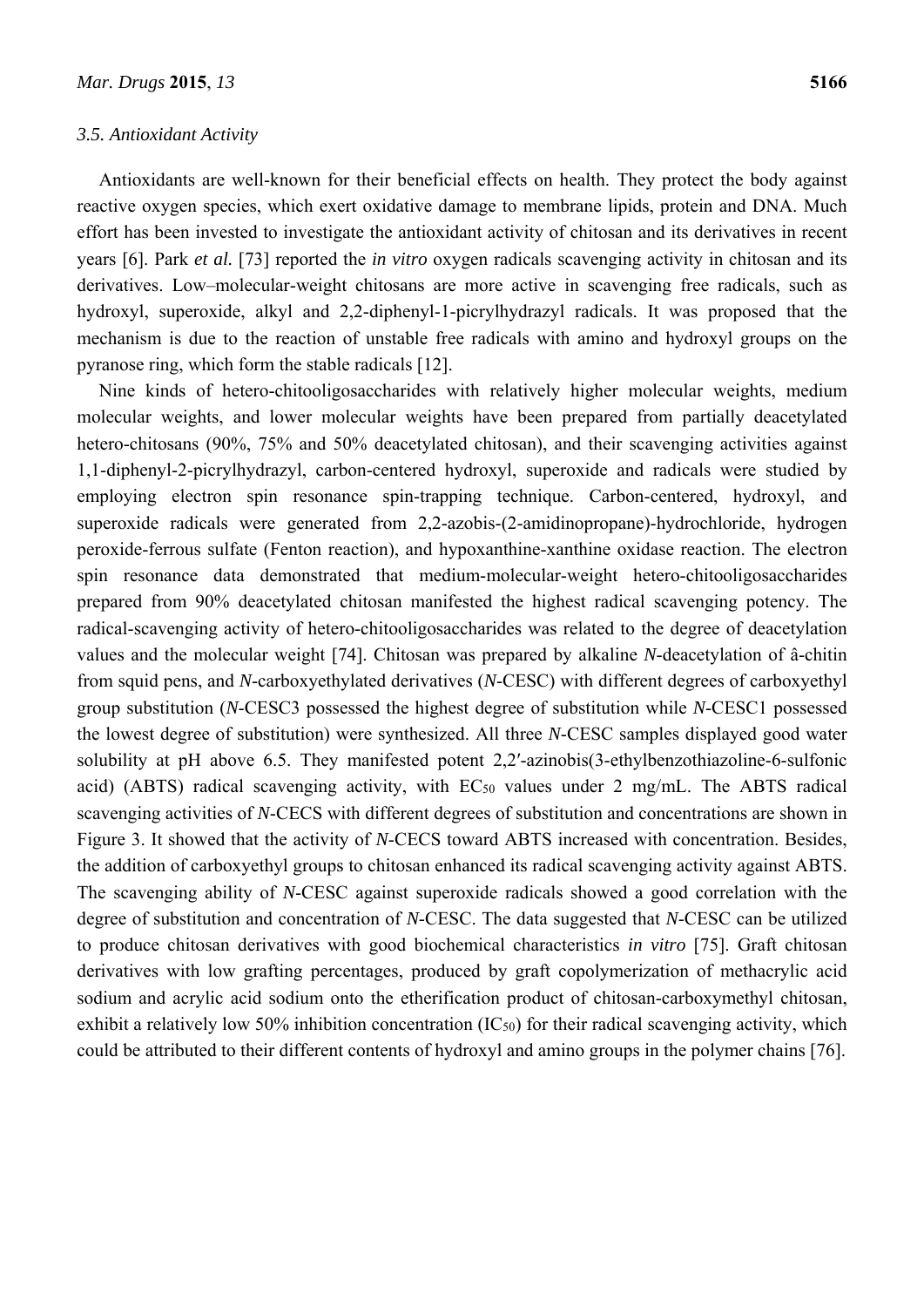

**Figure 3.** Scavenging effects of *N*-CECS with different degrees of substitution toward ABTS radicals. Reprinted with permission from [75] Copyright (2015) American Chemical Society.

#### **4. Applications**

Chitosan and its derivatives are recognized as versatile biomaterials because of their diverse bioactivities, non-toxicity, biocompatibility, biodegradability and low-allergenicity. They have superior physical properties such as high surface area, porosity, tensile strength and conductivity. In addition, they can be easily molded into different shapes and forms (films, fibers, sponges, beads, powder, gel and solutions) [77].

### *4.1. Tissue Engineering*

Tissue engineering describes the use of a combination of cells, engineering materials, and suitable biochemical factors to improve or replace biological functions. It includes a wide range of applications such as repair or replacement of part of or whole tissues (for example, bone, cartilage, blood vessels, bladder, skin and muscle). Chitosan-based biomaterials have become a popular target in development for tissue engineering and significant progress has been made recently. It provides certain mechanical and structural properties for proper functioning for the repaired tissues [78].

*N*-methacryloyl chitosan, produced as a result of a single-step chemoselective *N*-acylation reaction, acquires the desirable features of hydrosolubility, UV crosslinkability and injectability. It facilitates quick and cost-effective construction of patterned cell-loaded polysaccharide microgels with distinctive amino groups as building materials for tissue engineering and quick transdermal curing hydrogel *in vivo* for localized and sustained protein delivery [79]. Chitosan-â-tricalcium phosphate composite exhibited histocompatibility with Beagle mesenchymal stem cells and was devoid of an effect on cellular growth and proliferation. It manifested efficacy in enhancing osteogenesis and vascularization and repair of bone defects in conjunction with mesenchymal stem cells [80]. Reinforcement of silk matrix with chitosan microparticles (silk:chitosan 1:1, 1:2 and 2:1) produced a visco-elastic matrix that promoted redifferentiation of caprine chondrocytes and retained more glycosaminoglycan which enhanced the aggregate modulus of the construct similar to native tissue.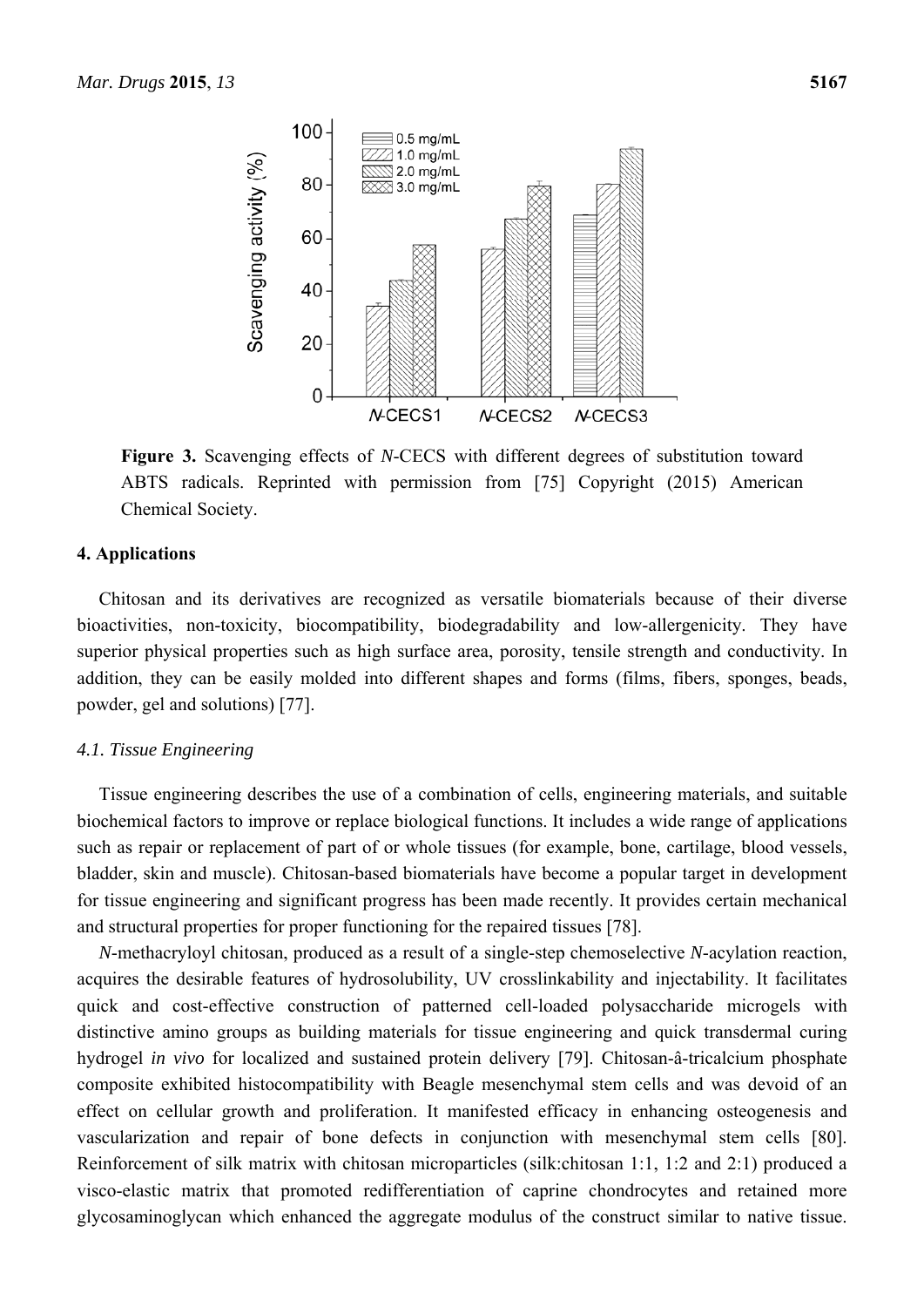The data revealed one step forward in optimizing the construction of biomaterial scaffolds for cartilage tissue engineering [81]. Bone morphogenic protein 2/Chitosan microspheres were successively loaded onto a deproteinized bovine bone scaffold. BMP-2 underwent an initial burst release followed by a sustained release. The encapsulated bone morphogenetic protein 2 possessed biological activity. Biocompatibility was good. The microsphere scaffold system may find applications in tissue engineering [82]. A chitosan hollow tube employed for regeneration of the injured rodent transected sciatic nerve yielded results comparable to autologous nerve graft repair [83]. Implantation of chitosan nanofiber tube could partially restore the function of a damaged phrenic nerve in beagle dogs as seen in improvement of diaphragm movement, slow phrenic nerve conduction, connection of the damaged nerve by newly regenerating nerve fibers surrounded by granulation tissue within the chitosan nanofiber tube [84]. The loss of spinal cord tissue and cavity formation impedes the repair of damage to the spinal cord. The scaffold of chitosan+ECM+SB216763 enhanced neural stem cell differentiation into neurons, oligodendrocytes and astrocytes and hence is promising for repair of damaged spinal cords [85]. Chitosan/bioactive glass nanoparticles scaffolds possess the shape memory characteristics of chitosan and the biomineralization activity of bioactive glass nanoparticles for applications in bone regeneration [86].

# *4.2. Drug Delivery System*

Chitosan has been widely used in pharmaceutical industry in drug delivery systems in different forms, like tablets, microspheres, micelles, vaccines, nucleic acids, hydrogels, nanoparticles and conjugates. Chitosan and its derivatives can be used in drug delivery systems in both implantable as well as injectable forms through oral, nasal and ocular routes. Besides, they facilitate transmucosal absorption which is important in nasal and oral delivery of some polar drugs like peptides along with protein vaccines for their administration [87]. It is commonly used as an excipient in tablet formulation for oral medication. High-molecular-weight chitosan is more viscous and delays the release of the active ingredient, prolongs the duration of drug activity, improves therapeutic efficiency as well as reducing the side effects of oral tablets [88]. Chitosan microspheres have been extensively investigated for controlled release of drugs and vaccines through oral and nasal delivery. They were prepared by complexation between the cationic chitosan in addition to the anionic compounds such as tripolyphosphate or alginates [89]. Different drugs or vaccines were loaded in the microspheres, they were protected, especially drugs which are protein in nature, in the digestive tract [90] and absorbed through the paracellular route on the epithelial layer [91]. The surface activity of chitosan is low as it does not possess any hydrophobic portions. It can be improved by chemical modifications at its glucosidic group with a hydrophobic substituent. The chitosan form micelles with an external hydrophilic shield and an internal hydrophobic center [92]. The hydrophobic drugs were protected in the center with improved solubility and bioavailability. The chitosan micelles were formed by the electrostatic repulsions between oppositely charged polymers [93]. The chitosan hydrogels are three-dimensionally structured hydrophilic polymers which can absorb and hold up to thousands of times more fluids than their dry weights and use in drug delivery. The drugs are loaded in the hydrogels by diffusion, entrapment, and tethering. Usually, the loaded hydrogel is injected into the body and the drug can diffuse into the neighboring tissues. The recent development of *in situ* forming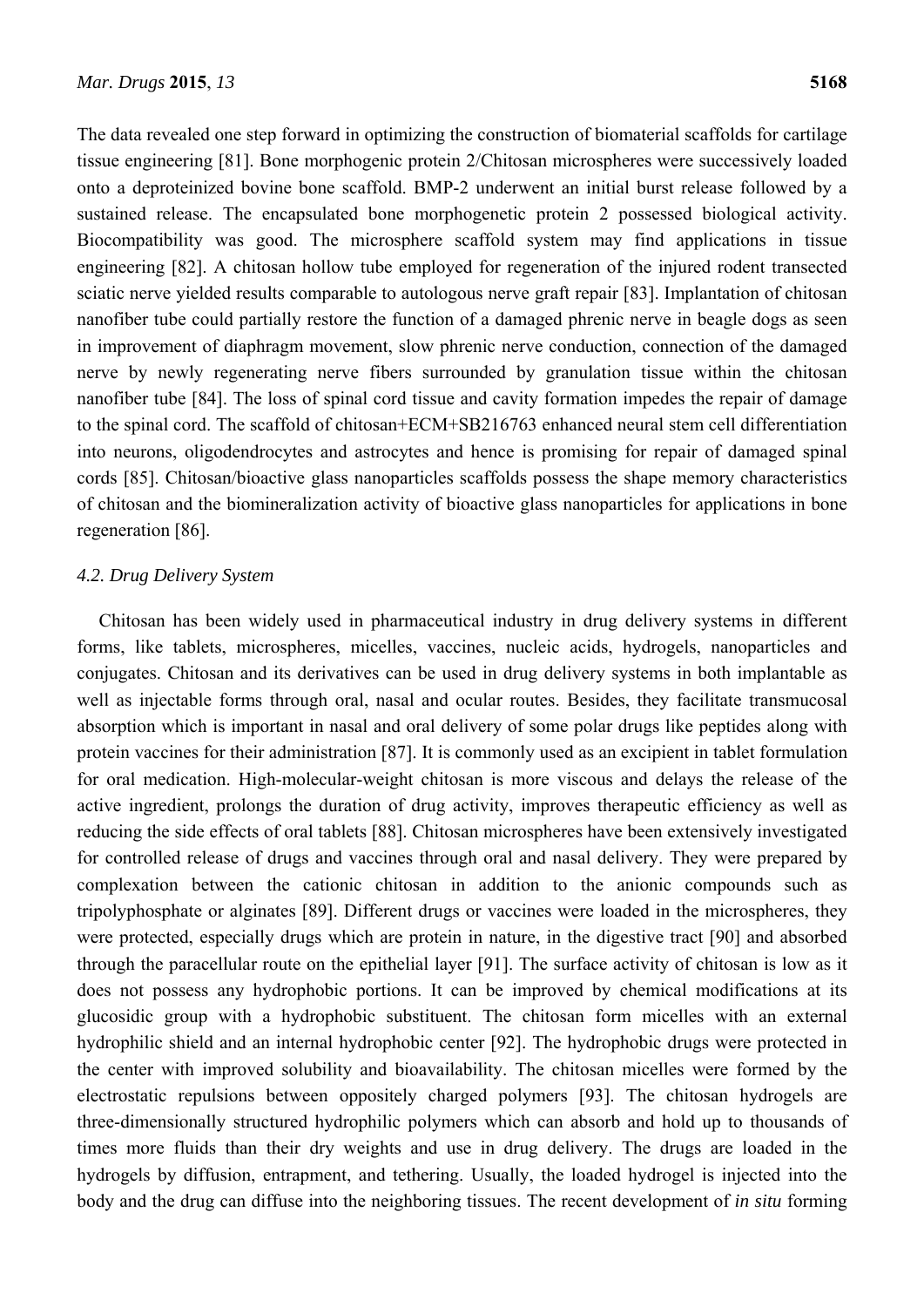depots using chitosan-based hydrogel has attracted much attention as a new method for controlled drug release [94]. The original thermosensitive chitosan-based polymer is in solution form at room temperature. When it is injected into the body, it forms semi-solid hydrogels at the physiological temperature. It showed protection for the drugs from physiological degradation, combined with prolonged and steady release of drugs [95]. Chitosan nanoparticles exhibit outstanding biodegradable and biocompatible properties which have been studied extensively as drug carriers. They can be administered through non-invasive means such as ocular, nasal, oral, and pulmonary routes. The drugs are protected from chemical and enzymatic degradation in the digestive system. Besides, they bind strongly to mucus which enhances the adsorption through intestinal epithelial cells [96]. They can be prepared by a number of methods such as ionotropic gelation, emulsion cross-linking, emulsion-solvent extraction, emulsification solvent diffusion, emulsion-droplet coalescence, complex coacervation, reverse microemulsion technique in addition to self-assembly [97]. The most common method is ionotropic gelation method in which the preparation conditions are mild and less time-consuming. It is based on spontaneous aggregation of positively-charged chitosan with a negatively-charged sodium polymer such as tripolyphosphate. The drugs are dissolved in either component. Then a nanoparticle suspension is formed upon addition of the other component under vigorous agitation [98]. The chitosan derivatives conjugate with antitumor agents to form a good partner for targeted drug delivery in cancer treatment. They manifest reduced side effects compared with the original drug because of a predominant distribution into the cancer cells and a progressive release of the free drug from the conjugates [99].

An intermolecular complex formed from a 1:1 ratio by weight of 30-kDa chitosan and sulfobutyl ether â-cyclodextrin was less soluble than either component. At pH 1.2, the drug famotidine was slowly released from the less-soluble chitosan/sulfobutyl ether â-cyclodextrin complex formed superficially on the tablet upon exposure to water, followed by dissolution of the interpolymer complex and, finally, breakdown of the tablet. At pH 6.8, gel formation by chitosan accounted for the gradual release. The slow release of the tablet was seen in the drug absorption *in vivo* following treatment of rats via the oral route [100]. Glycol chitosan nanogel uptake took place essentially by means of endocytosis mediated by flotillin-1 and Cdc42 and macropinocytosis with the participation of the actin cytoskeleton, and internalization mechanisms through the folate receptor. About half of the nanogel population was found in endolysosomal compartments, while the rest was located in undefined cytoplasmic compartments at the end of seven hours of incubation with HeLa cells. Glycol chitosan nanogels may be useful as drug delivery vectors for targeting different intracellular compartments [101]. Controlled-release, floating and mucoadhesive beads of glipizide were developed by polyionic complexation technique using chitosan as cationic and xanthan gum as anionic polymers. The beads displayed pH-dependent swelling kinetics, good bioadhesive strength and comparable floating capacity in the gastric fluids. Altering the chitosan to xanthan gum ratio did not affect the drug release [102]. Insulin was physically and chemically stable in a polyelectrolyte complex composed of insulin and 13-kDa low-molecular-weight chitosan in Tris-buffer (pH 6.5). Solubilization of the insulin-low-molecular-weight chitosan polyelectrolyte complex in a reverse micelle system, given to hyperglycemic rats, constituted an oral bioactive insulin delivery system [103]. The colon is a drug delivery target because of the long transit time and thus a prolonged drug absorption time. Progesterone has an abbreviated half-life, much first-pass metabolism, and low oral bioavailability. An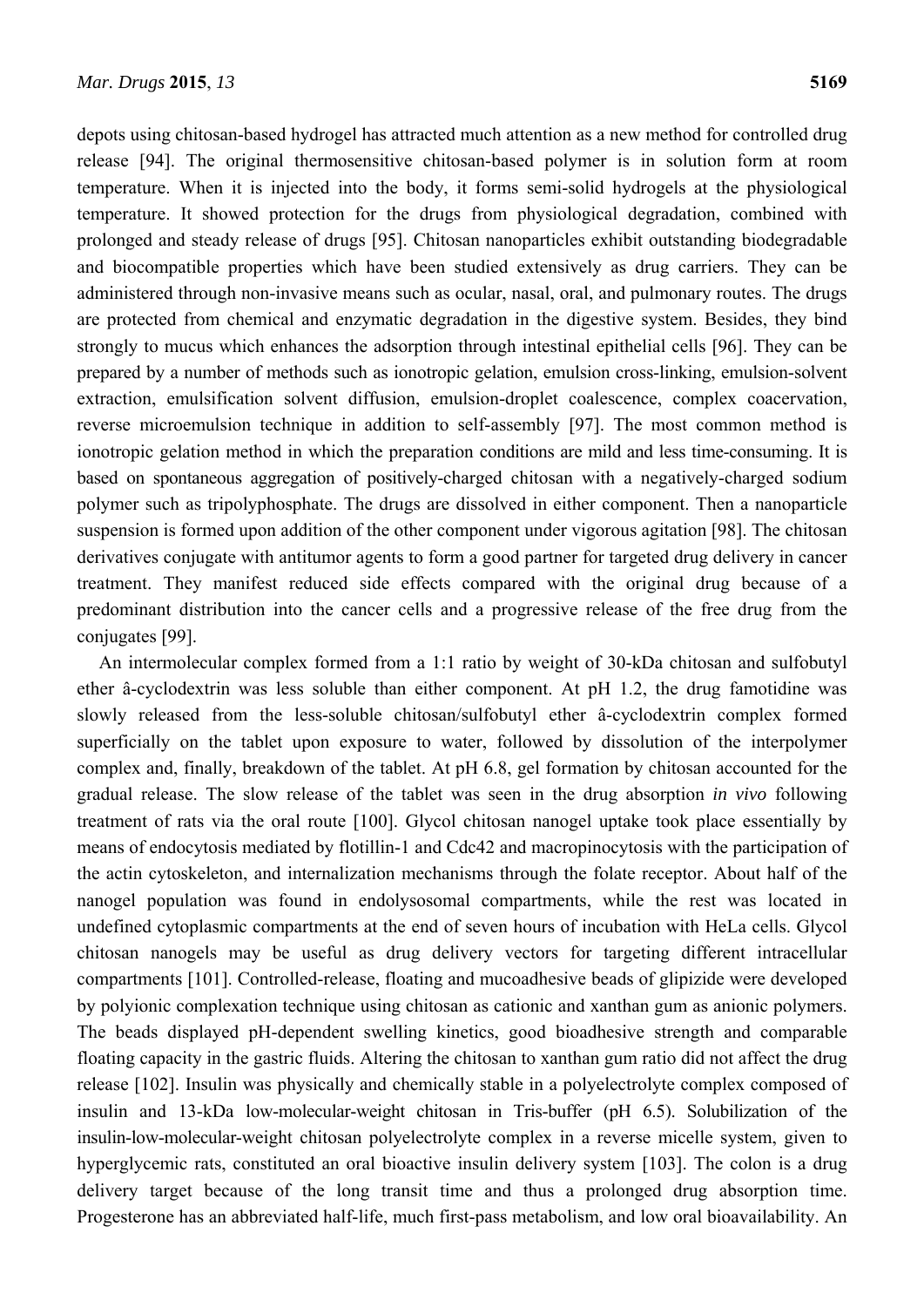oral Zn-pectinate/chitosan multiparticulate system prepared by ionotropic gelation, allowing increased oral bioavailability of progesterone as well as progesterone residence time in plasma for colonic-specific progesterone delivery, was developed. Negligible progesterone release in simulated gastric fluids was observed, but there was a burst release at pH 6.8 and sustained release at pH 7.4 [104]. Incorporation of glutaraldehyde augmented the drug entrapment efficacy of the Boswellia resin-chitosan polymer composites in phosphate buffer (pH 6.8). The drug release rate surged to 92% as the gum resin concentration in the composites was elevated to 80%. The composites released 60%–68% drug load in seven hours [105]. Water in oil nanosized systems containing low-molecular-weight chitosan-insulin polyelectrolyte complexes were constructed and their hypoglycemic activity was assayed in diabetic rats. The 1.3-kDa chitosan with 55% (among 55%, 80% and 100%) deacetylation possessed the most potent hypoglycemic activity among three molecular weights (namely, 1.3, 13 and 18 kDa) and different extents of deacetylation [106]. Higher retention of conjugate formed between chitosan and catechol derived from mussel adhesive proteins, in the gastrointestinal tract *versus* unmodified chitosan, owing to production of irreversible catechol mediated-crosslinking with mucin, may be advantageous for production of new mucoadhesive polymers to be employed for mucosal drug delivery [107]. Microcapsules loaded with fish oil were produced from oil-in-water emulsions by both membrane emulsification and ultrasonic emulsification employing *N*-stearoyl *O*-butylglyceryl chitosan as shell material. The microcapsules produced by membrane emulsification displayed a larger diameter and more desirable loading capacity and encapsulation efficiency. Microcapsules from both membrane emulsification and ultrasonic emulsification demonstrated sustained release of fish oil which had higher thermostability [108].

# *4.3. Wound Healing*

Chitosan and its derivatives exhibit biodegradable, biocompatible, antimicrobial activity and low immunogenicity which are advantageous for development as biomaterials for wound healing [36]. They provide a three-dimensional tissue growth matrix, activate macrophage activity and stimulate cell proliferation [109]. Chitosan promotes activity of polymorphonuclear leukocytes, macrophages and fibroblasts that enhance granulation as well as the organization of the repaired tissues [110]. It will be slowly degraded into *N*-acetyl-β-D-glucosamine which stimulates fibroblast proliferation, aids regular collagen deposition in addition to stimulating hyaluronic acid synthesis at the wound site. It accelerates the healing progress along with preventing scar formation [111].

Nanofibrous and adhesive-based chitosan have been developed as wound dressing materials recently [112]. The electrospun chitosan nanofiber mats were found to be porous, have a high tensile strength, high surface area of the mats combined with ideal water vapor and oxygen transmission rate. It also showed compatibility with adipose derived stem cells, which is considered beneficial for wound healing [113]. The adhesive-based wound dressing was usually applied in surgery to enhance wound healing. The chitosan adhesive shows strong sealing strength as well as not requiring sutures or staples. It can effectively stop bleeding from blood vessels along with air leakage from the lung [114].

Several clinical studies have reported the favorable results of using chitosan for wound healing in patients undergoing plastic surgery [115], skin grafting [116,117] and endoscopic sinus surgery [118]. Currently, there are a number of chitosan-based wound dressings available in the market in the form of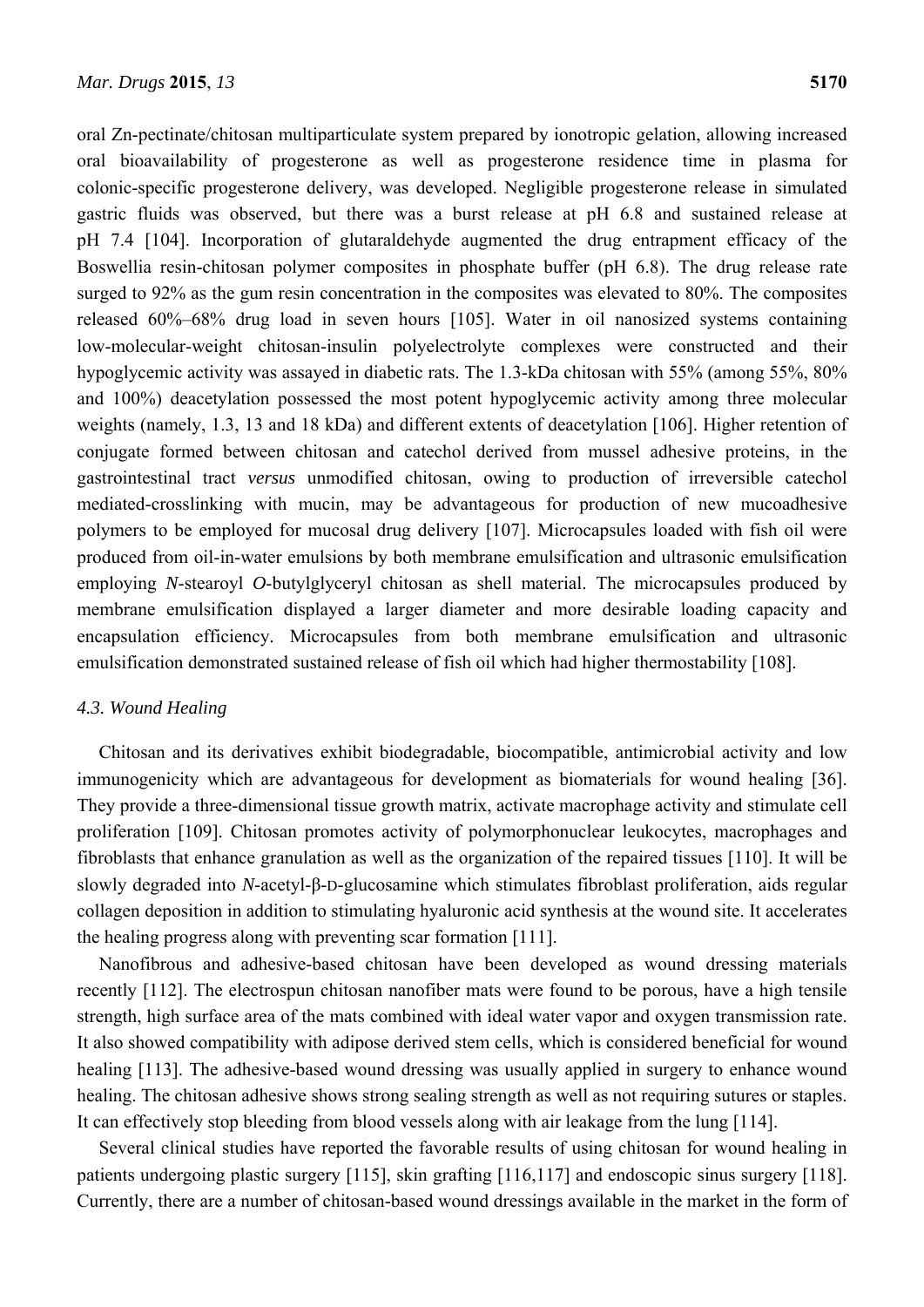non-wovens, nanofibers, composites, films, and sponges. HemCon<sup>®</sup> hemostatic bandages which are chitosan-coated are the most famous. They were widely used in treating external hemorrhage in military operations as well as pre-hospital bleeding cases [119]. Similar products like GuardaCare®, ChitoFlex<sup>®</sup> and ChitoGauze<sup>®</sup> are temporary surgical dressings, stuffable dressings and gauze dressings, respectively, and are products from the same company. All of them offer an antibacterial barrier. Another chitosan-coated hemostatic gauze, Celox™ Gauze, has also been found to be effective in emergency bleeding control. They showed efficacious hemostasis in penetrating limb trauma when compared with the conventional pressure bandage in clinical trials [120]. Celox™ Granules, in the form of flakes, work in the same way as the gauze. When  $Celox^{TM}$  gets into contact with blood, it swells and sticks together to form a gel-like clot. It works independently from the blood clotting mechanism and works well with hypothemic as well as heparinized blood. Celox<sup>™</sup> and ChitoGauze<sup>®</sup> are approved for use by US military as hemostatic agents [119]. Chito-Seal<sup>TM</sup> and Clo-Sur<sup>PLUS</sup> PAD are topical hemostasis chitosan-coated pads used for promoting vascular hemostasis following percutaneous catheters or tubes interventional. When put on the puncture site, the positively charged chitosan attracts the negatively charged red blood cells as well as platelets, thus shortening the clot formation in addition to hemostasis time [121]. Tegasorb™ and Tegaderm™ wound dressings are used for protective treatment of partial and full thickness dermal ulcers, leg ulcers, superficial wounds, abrasions, burns, as well as donor sites. The chitosan presented absorbs wound exudates, then swells up and produces a soft gel mass that enhances wound healing [122]. Other chitosan-containing wound-care products available on the market include ChiGel, Chitopack C® and TraumaStat™. Figure 4 shows a diagrammatic presentation of how the chitosan-based wound dressing works.



**Figure 4.** A diagrammatic presentation of how the chitosan-based wound dressing works.

Hydrogel films based on carboxyl-modified poly(vinyl alcohol) and chitosan were cross-linked through amide linkage formation. Their mechanical properties in dry and swollen state were greatly improved with high swelling ratio. They could maintain a moist environment over wound bed.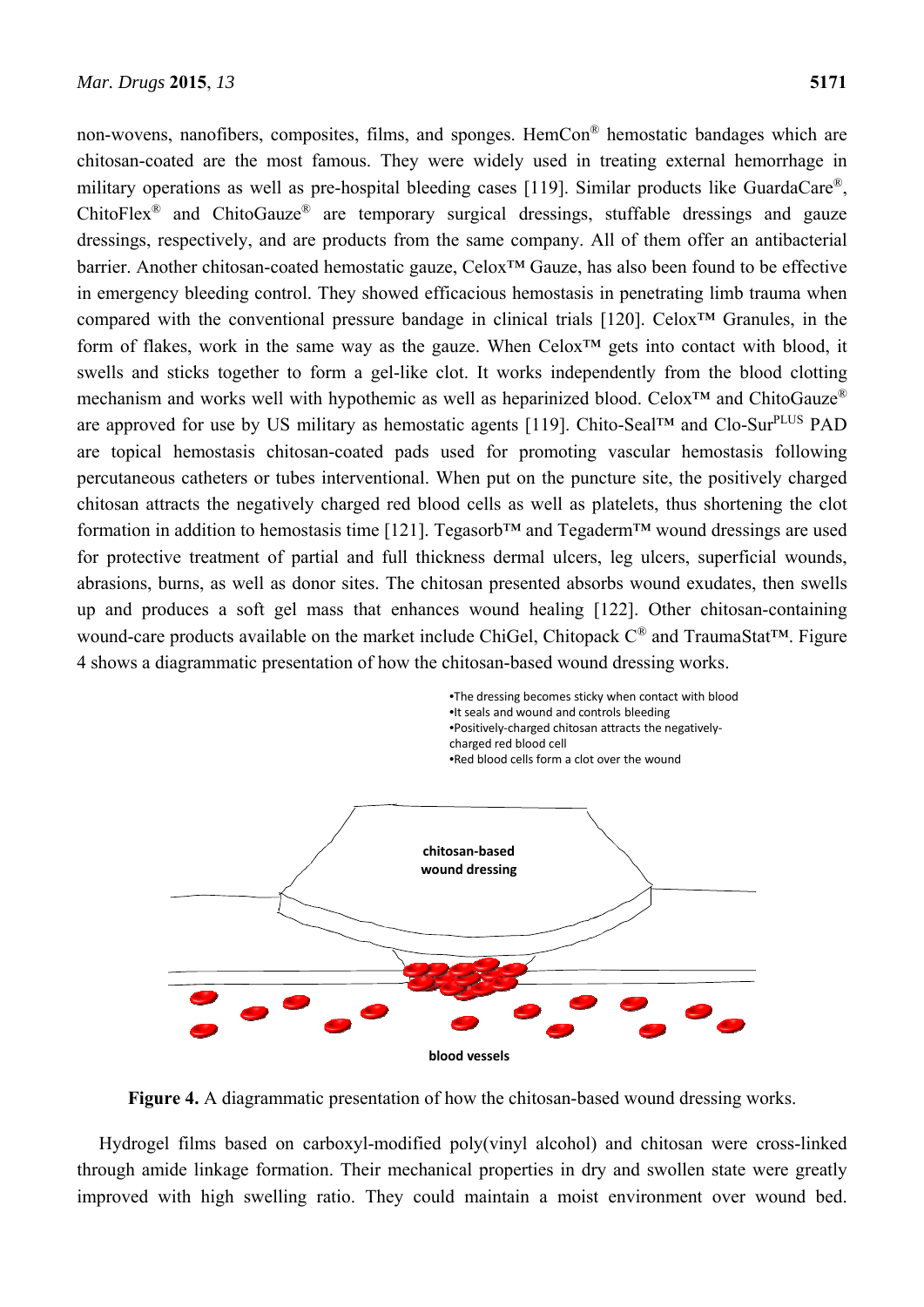Cross-linked hydrogel films loaded with gentamicin sulfate displayed sustained drug release, in addition to effectively suppressing bacterial proliferation along with protecting the wound from infection [123]. Curcumin-encapsulated bioglass-chitosan, which is promising for wound healing applications, displayed higher 1,1-diphenyl-2-picrylhydrazyl and superoxide free radical quenching activities compared with unmodified curcumin, antibacterial activity against *Staphylococcus aureus*, and reduction in tumor necrosis factor- â production [124].

#### *4.4. Water Treatment*

Chitosan is regarded as one of the most efficient materials for adsorption of pollutants in water treatment systems. The presence of amino and hydroxyl groups in chitosan allows its adsorption interactions with pollutants such as dyes [125], metals [126] and organic compounds [127], *etc.* Besides, these functional groups are subjected to modifications (cross-linking and grafting) which enhance the absorption efficiency and specificity [128]. For example, cross-linking the functional groups of chitosan improves the adsorption efficiency of chitosan at low pH. Grafting with sulphur or nitrogen improves specificity and capacity for some metal ions [129]. The dye adsorption performance by unmodified chitosan is good; however, its low stability has prompted many researchers to consider modifying them. Different modifications (grafted amino group, carboxyl group, sulfur group and alkyl group; cross-linked epichlorohydrin, ethylene glycol diglycidyl ether, glutaraldehyde and tripolyphosphate) were studied and employed to improve the adsorption efficiency as well as the mechanical and physical properties. The original properties of chitosan have been altered and are more suitable for the adsorption of different dyes [125]. Chitosan can act as a chelating polymer for binding toxic heavy metal ions. Metal cations can be chelated by the amine groups of chitosan in near-neutral conditions. For metal anions, the adsorption depends on electrostatic attraction on protonated amine groups in acidic conditions. Chitosan modified with different derivatives offers a wide range of properties for specific adsorption of metal ions [126]. Organic pollutants, including phenolic compounds, polycyclic aromatic hydrocarbons, organic pesticides and herbicides, cause health and environmental problems due to their toxic effects coupled with poor biodegradability. Chitosan adsorption for organic pollutants offer high adsorption capacities, insensitivity to toxic substances, good modifiability as well as recoverability. The mechanism depends on the characteristics along with the nature of the pollutants and is complicated. There is no simple theory or single mechanism to explain adsorption characteristics. Some interactions related to the adsorption mechanism include partition, diffusion, cation exchange, hydrogen bond, Van der Waals force, dipole–dipole interactions and electrostatic interaction [127].

Quaternary tetraalkylammonium chitosan derivatives can be utilized in the form of an inexpensive perchlorate-specific solid-phase extraction anion exchange cartridge in conjunction with colorimetric analysis for perchlorate removal or analysis [130]. Elevated initial fluoride concentrations, low dosages, combined with low ambient temperatures promoted, by ion exchange between chloride and fluoride, relatively selective fluoride adsorption from aqueous solutions on an Fe-impregnated chitosan granular adsorbent containing Fe-chelated to amino and hydroxyl groups on chitosan. At low fluoride concentrations, the adsorption characteristics followed the Langmuir model and at high initial fluoride concentrations, it followed the Freundlich model [131]. Magnetic hydroxypropyl chitosan/oxidized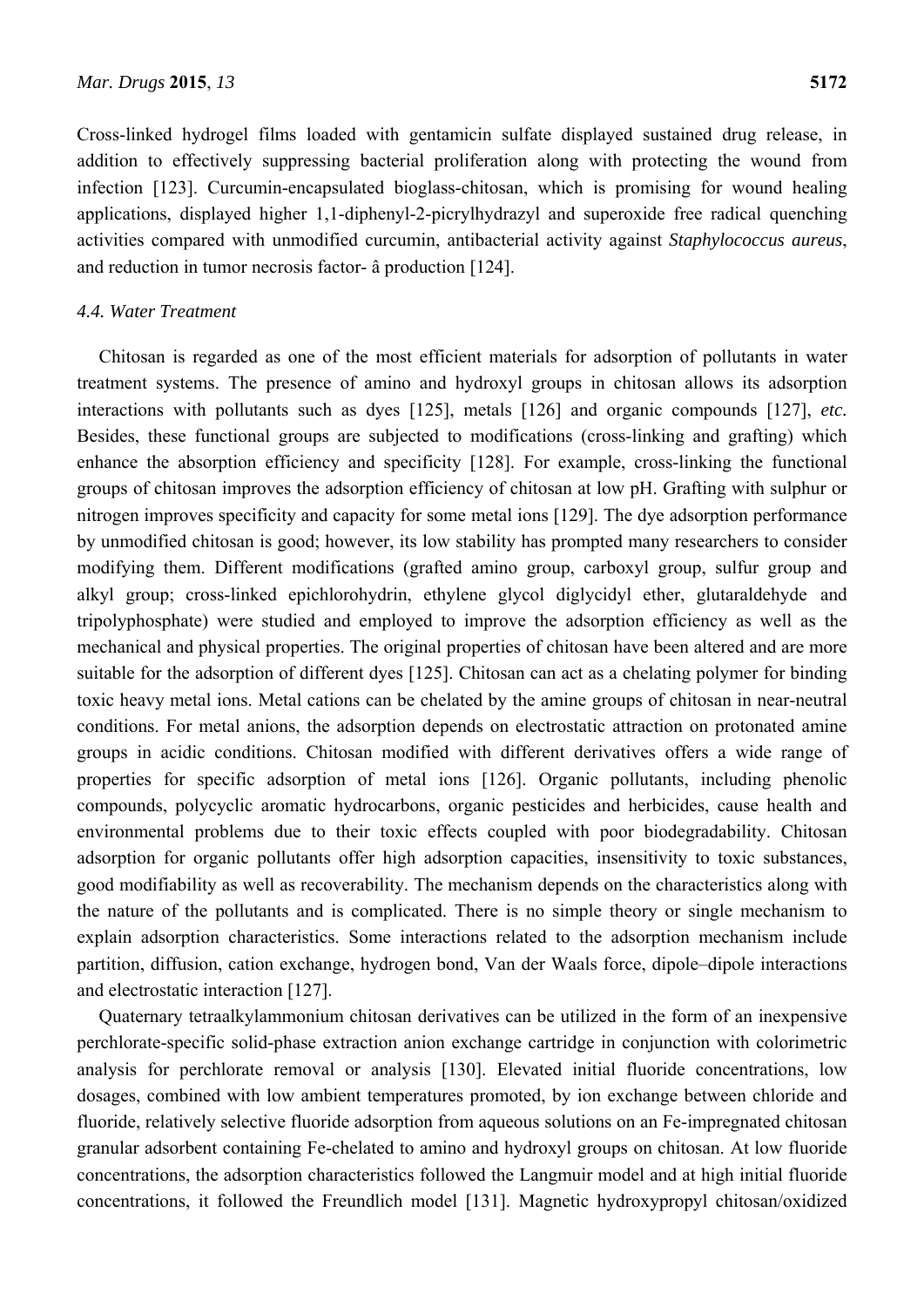multiwalled carbon nanotubes composites were good for elimination of lead ions from aqueous solutions with pseudo-second-order kinetics. The optimal contact time and pH were 120 min and pH 5.0, respectively. Sips model is more appropriate than Langmuir, Freundlich and Dubinin-Radushkevich models for describing the adsorption process, which was endothermic and spontaneous [132]. Protonated polyamidoamine grafted chitosan beads loaded with Zr(IV) ions, produced by amination of chitosan beads by ethylenediamine through Michael addition and followed by protonation, eliminated fluoride ions from aqueous solutions with higher selectivity than other metal ions. The adsorption was spontaneous and endothermic [133]. Chitosan nanofibers formed by electrospinning with 5% chitosan in acetic acid as spinning solution were cross-linked with glutaraldehyde to eliminate chromium from water by adsorption with a pseudo-second order kinetic model, following a mixed isotherm of Freundlich and Langmuir. The maximum nanofiber adsorption capacity was more than double that of chitosan powders. Sodium, calcium magnesium, nitrate, and chloride, but not sulfate ions, had nil or negligible effect on adsorption which involved hydroxyl as well as amino groups of chitosan [134]. Chitosan along with polyphenol oxidase were used in conjunction for eliminaton of bisphenol derivatives from aqueous solutions based on adsorption of enzymatically generated quinine derivatives on chitosan beads or chitosan powders. The optimum temperature and pH conditions were 40 °C and pH 7 for bisphenols B, E, O, and Z; 30  $^{\circ}$ C and pH 7 for bisphenols C and F; and 40  $^{\circ}$ C and pH 8 for bisphenol T. The removal time could be reduced by using more chitosan beads or chitosan powders of a smaller size [135]. Sorption of Cd(II) ions onto cross-linked low-molecular-weight chitosan pyruvic acid derivative followed Langmuir isotherm model and displayed pseudo second-order kinetics. Two levels of Cd(II) concentration (1 or 3 mg/L, temperature (45 or 70 °C) and solution pH (6.0 or 10.0) were considered. The factors and their interaction effect on the efficacy of cadmium elimination followed the order: Cd(II) concentration  $>$  solution pH  $>$  interaction between solution pH and Cd(II) concentration  $>$ interaction between solution pH, temperature and Cd(II) concentration [136]. A procedure for concurrent elimination of cyanobacterial harmful algal blooms and microcystins, which may pose a public health threat, was devised by employing chitosan-modified local soil flocculation and microbemodified soil capping. Breakdown of toxin was a consequence of the joint actions of flocculation and microcystin-degrading bacteria in the capping material, which inhibits dilution of bacterial biomass, enriches the algal cells, sequesters the liberated toxins, and promotes toxin biodegradation [137]. Chitosan nanorod with a minimum particle size smaller than 100 nm was produced by crosslinking chitosan of low molecular weight with polyanion sodium tripolyphosphate and was then physicochemically characterized (using AFM, DSC, FT-IR, SEM, TGA and XRD) for waste water treatment. Its sorption capacity and sorption isotherms for chromium were studied. How the initial concentration of chromium ions, sorbent amount, duration of shaking and solution pH affected sorption capacity were also examined. The findings disclosed that in the solid state nanochitosan was rod shaped and it effectively sorbed chromium (VI) to chromium (III) ions. The sorption capacity of chitosan nanoparticles is remarkably high; additionally the adsorbent favors multilayer adsorption based on the Langmuir, the Freundlich and the Temkin sorption isotherms. The adsorption follows pseudo-second-order kinetics, which infers transformation of chromium (VI) to chromium (III). Hence nanochitosan is a good biosorbent for chromium removal from water [138].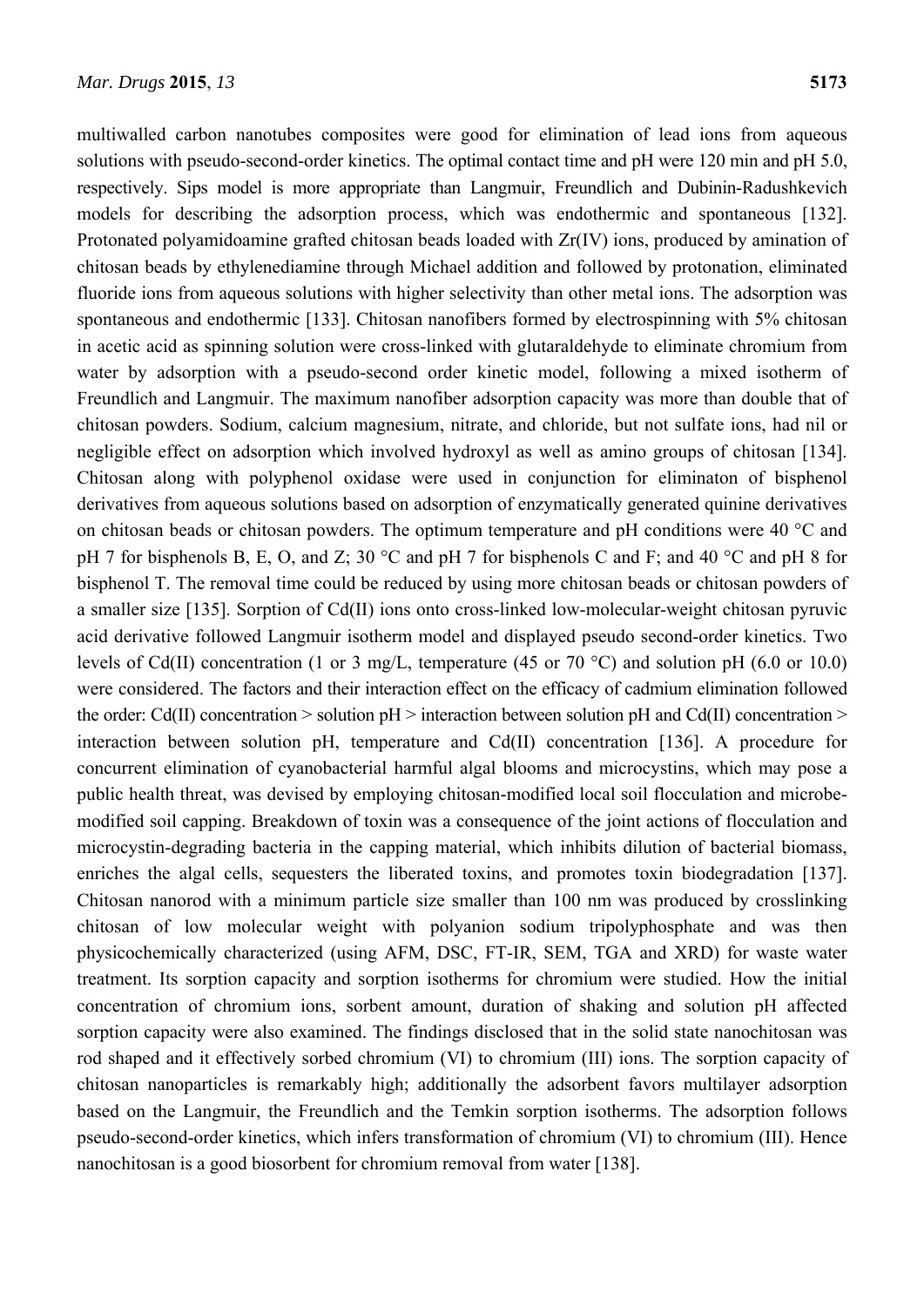#### *4.5. Obesity Treatment*

Chitosan is marketed as a dietary supplement or nutraceutical for lowering serum cholesterol and controlling obesity. It is not specifically digested in our gastrointestinal tract. Chitosan swells up giving the feeling of satiety by physically filling the stomach [139]. By inhibiting pancreatic lipase activity, chitosan can reduce the absorption of dietary fat in intestines. Besides, it can bind and precipitate fat in the intestines so that it is not absorbed. The cationic chitosan binds with anionic carboxyl groups of fatty acids and bile acids, it also interferes with emulsification of neutral lipids like cholesterol and other sterols by binding them with hydrophobic interaction, thus fat and cholesterol absorption from gastrointestinal tract is reduced [140]. However, when it was evaluated in clinical trials, the results varied. There is some support that chitosan is more effective than placebo in the short-term treatment of obesity and hypercholesterolemia [141–144]. However, results obtained from larger and better-controlled trials showed that the effect of chitosan on body weight and serum cholesterol appeared to be ineffective, unconvincing and devoid of any clinical significance [145–147].

#### *4.6. Other Applications*

### 4.6.1. Cardiovascular Diseases Treatment

Administration of chitosan-oligosaccharides by gastric gavage to apolipoprotein E deficient mice (apoE-/-) fed a high fat diet for 12 weeks lowered triglyceride and cholesterol levels in non-high density lipoprotein fractions, undermined atherosclerosis, increased atherosclerotic plaque stability, upregulated hepatic expression of low density lipoprotein receptor, scavenger receptor BI and also the expression of macrophage scavenger receptor BI and ATP binding cassette transporter A1. There was no effect on the plasma lipid level in LDL-R mice with a deficiency of low density lipoprotein receptors and cholesterol absorption in wild-type mice [148].

#### 4.6.2. Treatment of Age-Related Diseases

The potential utility of chitosan, chitooligosaccharides, their derivatives and chitosan-based functional food in forestalling and therapy of aging-associated diseases has been discussed and in this paper. The pathophysiological roles played by oxidative stress, oxidation of low density lipoprotein, increase of tissue stiffness, conformational changes of protein, aging-associated and chronic inflammation have been reviewed [149].

#### 4.6.3. Mucosal Immunity Enhancer

Nasal administration of *Bacillus anthracis* protective antigen adsorbed on chitosan -C48/80 nanoparticles into mice produced elevated serum titers of antibodies against protective antigen and a more balanced Th1/Th2 pattern compared with C48/80 in solution or chitosan/alginate -C48/80 nanoparticles. The incorporation of C48/80 within chitosan nanoparticles promoted a stronger mucosal immunity than other adjuvanted groups examined. The findings indicate that chitosan nanoparticles could act in concert with a mast cell activator to effect nasal immunization [150].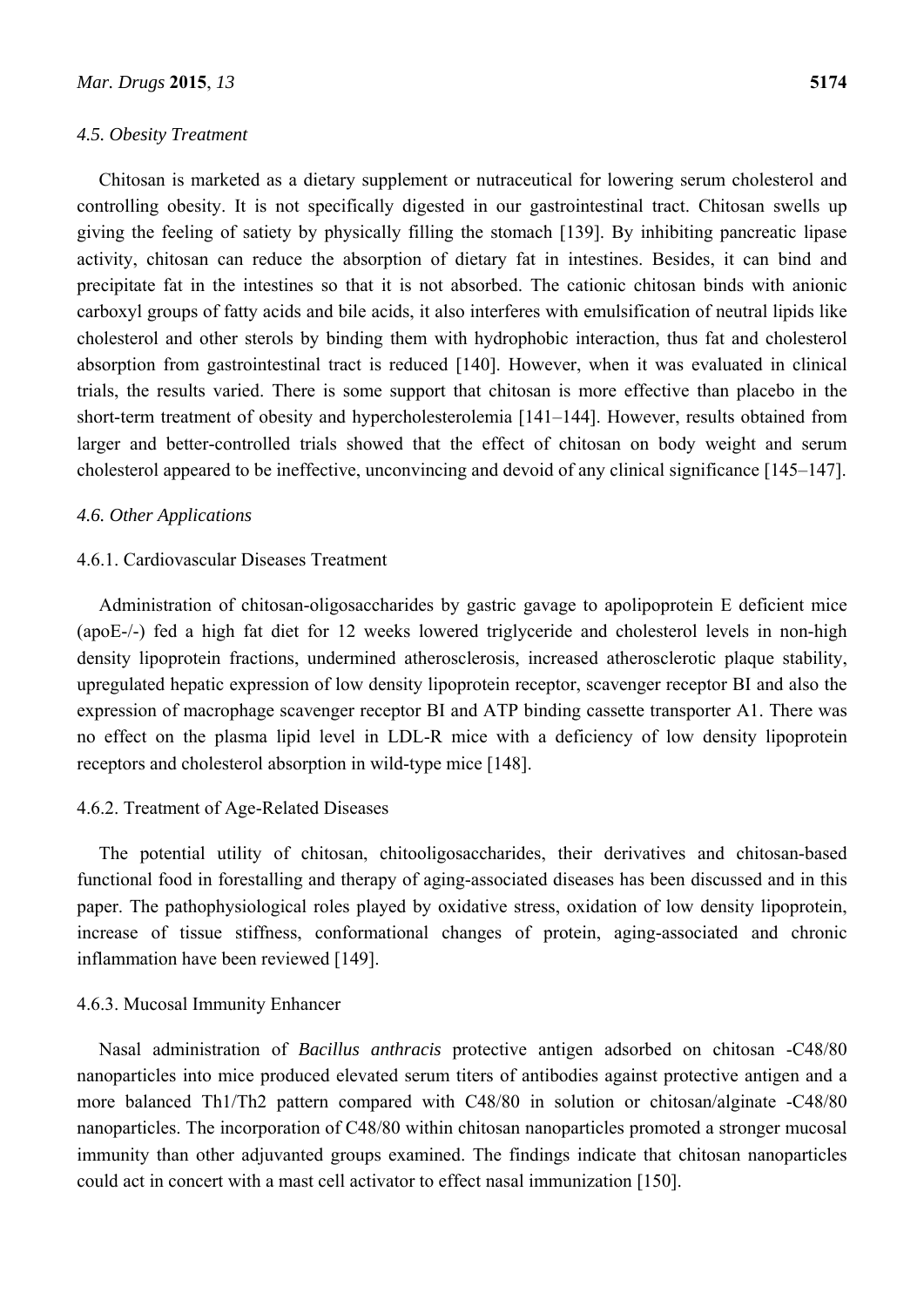#### 4.6.4. Dry Mouth Syndrome Treatment

Chitosan-thioglycolic-mercaptonicotinamide conjugates, which were non-toxic against Caco-2 cells and synthesized by the oxidative S-S coupling of chitosan-thioglycolic acid with 6-mercaptonicotinamide, manifested improved swelling and cohesive characteristics compared with unmodified chitosan and were promising for therapy of dry mouth syndrome in which lubrication and mucoadhesiveness of the mucosa are wanting [151].

# 4.6.5. Food Industry

The use of electrospun chitosan fibers for wrapping during dry-aging of beef for up to three weeks yielded better results with regard to decrease of counts of microorganisms, molds and, yeasts, yield, lighter appearance, and less muscle denaturation in comparison with traditional dry-ageing. Regarding the wet-aging of beef, there were little weight and trimming losses but growth of lactic acid bacteria was detected [152].

### 4.6.6. Gene Silencing in Disease Vector Mosquito Larvae

Chitosan/interfering RNA nanoparticles mixed with food and consumed by larvae of *Aedes aegypti* (vector of the dengue and yellow fever) and *Anopheles gambiae* (vector of the primary African malaria vector) represented a methodology that can be applied to many insects and pests [153].

#### **5. Conclusions**

Chitosan is a biodegradable and inexpensive polymer which has numerous applications in biomedical as well as pharmaceutical industries. A large amount of research work has been done on chitosan and its derivatives for the purpose of tissue engineering, drug delivery, wound healing, water treatment, antitumor and antimicrobial effects.

Chitosan and its derivatives have been widely studied for potential tissue engineering biomaterials as they will be degraded at a reasonable rate without causing any inflammatory reaction or producing any toxic end-products when the new tissues are formed. They are porous in nature for diffusion of gases, nutrients, and metabolic wastes for the seeded cells along with increasing the surface area for cell attachment, migration and differentiation. They can be molded easily into anatomical shape and volume; are biocompatible with the surrounding biological fluids and tissues; as well as providing temporary mechanical support. All these properties fit the special properties use as tissue engineering scaffold.

Chitosan demonstrated antitumor activity in terms of as a therapeutic agent and as a drug carrier. As a therapeutic agent, it has been suggested that the antitumor activity related to their ability to induce cytokines production through increased T-cell proliferation. Other investigators reported that it involved MMP-9 inhibition and strong pro-apoptotic effects against tumor cells. The details of their actions are summarized in Table 3.

As a drug carrier, chitosan and its derivatives improve drug absorption, stabilize drug constituents for drug targeting in addition to drug release enhancement. Some studies showed that the antitumor agents/chitosan and its derivatives or conjugates exhibit better antitumor effects than the original form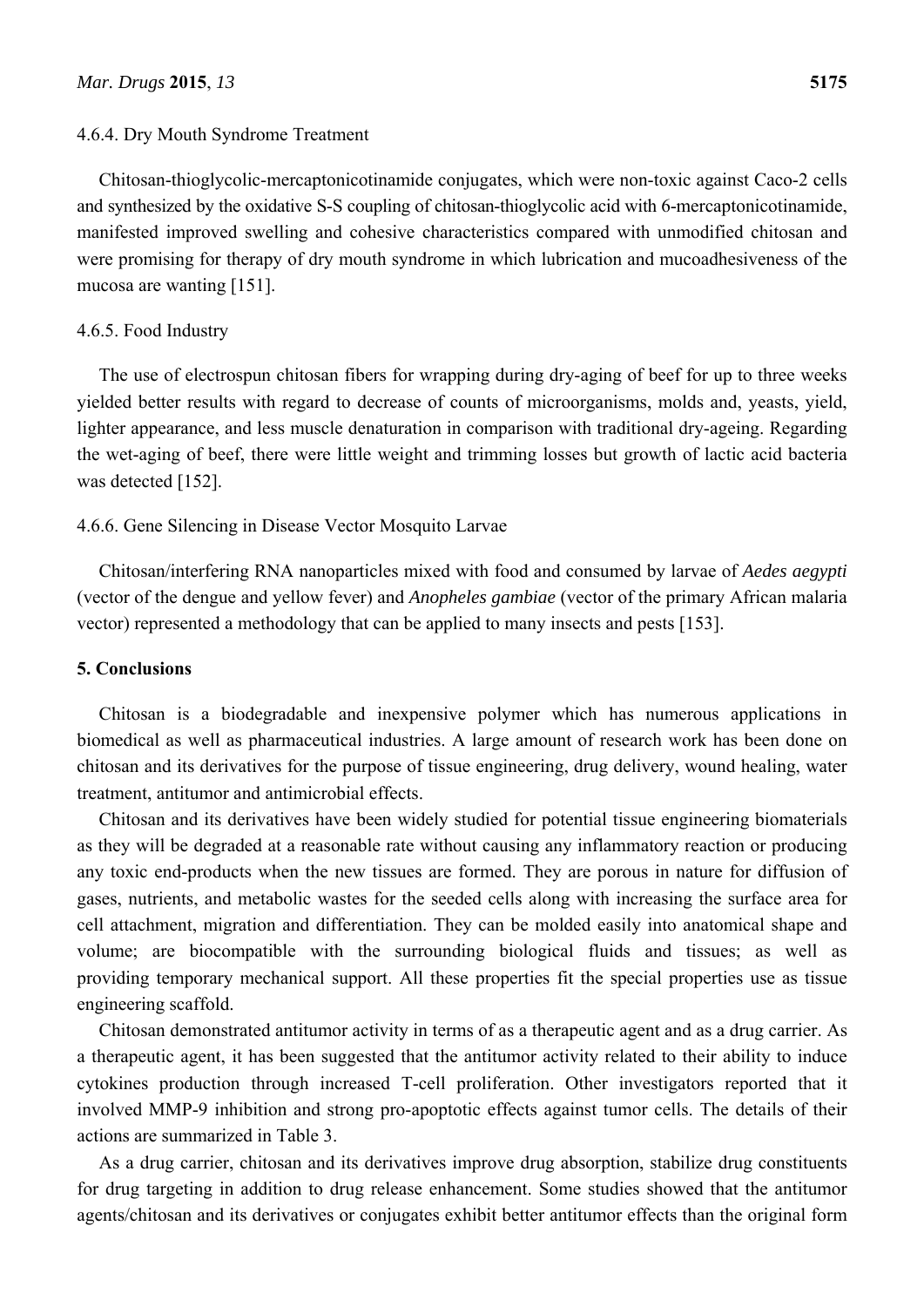with a decrease in adverse effects. It is due to a predominant distribution in the cancer tissue and a gradual release of free drug from the conjugates.

Nowadays, the use of the wound-care products like hemostatic dressings is still uncommon due to the extra cost though they are more beneficial for fast recovery. However, using these products enables fewer changes of dressings and less attention to the patients, which can reduce the resources and workload required by the healthcare workers.

The recently developed nano-chitosan adsorbent gave new hope of commercializing chitosan into an alternative adsorbent. Chitosan, as an adsorbent, exhibited specific characteristics such as inexpensiveness, environmentally friendliness, versatility, biodegradability, high adsorption capability and selectivity. The nano-sized materials display the advantages of high specific surface area, low internal diffusion resistance, small size and quantum size effect that could enable them to exhibit higher capacities for pollutants. Up to now, adsorption of a number of dyes and heavy metal ions using nano-chitosan has been studied. In order to develop a multipurpose adsorbent for industrial wastewater, organic pollutants and regeneration studies need to be done. These works can determine the reusability and versatility of nano-chitosan as an effective adsorbent.

For obesity treatment, chitosan appears to be safe for consumption and there is no known side-effect. However, its claim for obesity treatment seems to be lack of scientific support and more studies need to be done on testing the validity of such claim.

Quaternized chitosan, which introduces permanent positively charged quaternary groups to the hydroxyl group or amino group of the polymers, enhances antimicrobial activity over a wide pH range. In addition, the quaternized chitosan can also be used as an antimicrobial coating in orthopedic and dental implants and an antimicrobial wound dressing material for surgery.

#### **Acknowledgments**

We gratefully acknowledge the award of Health and Medical Research Fund, Hong Kong HMRF (grant number 12110672 and 12131221).

#### **Author Contributions**

Randy Chi Fai Cheung and Tzi Bun Ng were responsible for writing the review. Jack Ho Wong assisted in providing references, did the final editing and proofread the manuscript. Wai Yee Chan assisted in adding information to the first and second revision requested by the reviewers.

#### **Conflicts of Interest**

The authors declare no conflict of interest.

# **References**

- 1. Chandy, T.; Sharma, C.P. Chitosan-as a biomaterial. *Biomater. Artif. Cells Artif. Organs* **1990**, *18*, 1–24.
- 2. Venkatesan, J.; Kim, S.K. Chitosan composites for bone tissue engineering—An overview. *Mar. Drugs* **2010**, *8*, 2252–2266.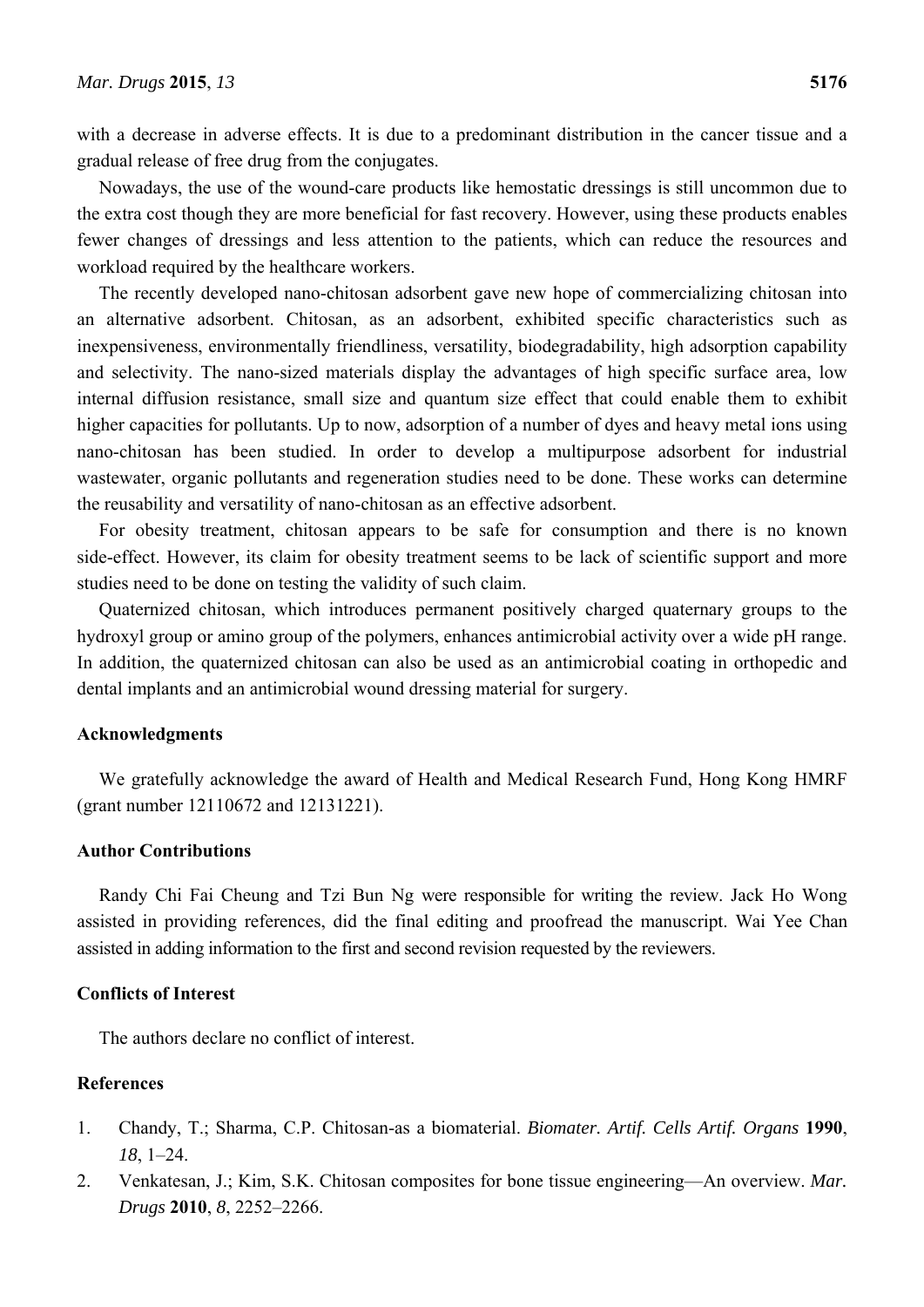- 3. Kumar, M.N.; Muzzarelli, R.A.; Muzzarelli, C.; Sashiwa, H.; Domb, A.J. Chitosan chemistry and pharmaceutical perspectives. *Chem. Rev.* **2004**, *104*, 6017–6084.
- 4. Karagozlu, M.Z.; Kim, S.-K. Chapter Twelve—Anticancer effects of chitin and chitosan derivatives. In *Advances in Food and Nutrition Research*; Kim, S.K., Ed.; Academic Press: Waltham, MA, USA, 2014; Volume 72, pp. 215–225.
- 5. Martins, A.F.; Facchi, S.P.; Follmann, H.D.; Pereira, A.G.; Rubira, A.F.; Muniz, E.C. Antimicrobial activity of chitosan derivatives containing *N*-quaternized moieties in its backbone: a review. *Int. J. Mol. Sci.* **2014**, *15*, 20800–20832.
- 6. Ngo, D.H.; Kim, S.K. Chapter Two—Antioxidant effects of chitin, chitosan, and their derivatives. In *Advances in Food and Nutrition Research*; Kim, S.K., Ed.; Academic Press: Waltham, MA, USA, 2014; Volume 73, pp. 15–31.
- 7. Aranaz, I.; Mengíbar, M.; Harris, R.; Paños, I.; Miralles, B.; Acosta, N.; Galed, G.; Heras, Á. Functional characterization of chitin and chitosan. *Curr. Chem. Biol.* **2009**, *3*, 203–230.
- 8. Onsosyen, E.; Skaugrud, O. Metal recovery using chitosan. *J. Chem. Technol. Biotechnol.* **1990**, *49*, 395–404.
- 9. Felt, O.; Buri, P.; Gurny, R. Chitosan: A unique polysaccharide for drug delivery. *Drug Dev. Ind. Pharm.* **1998**, *24*, 979–993.
- 10. Han, L.K.; Kimura, Y.; Okuda, H. Reduction in fat storage during chitin-chitosan treatment in mice fed a high-fat diet. *Int. J. Obes. Relat. Metab. Disord.* **1999**, *23*, 174–179.
- 11. Zhang, Y.; Zhang, M. Three-dimensional macroporous calcium phosphate bioceramics with nested chitosan sponges for load-bearing bone implants. *J. Biomed. Mater. Res.* **2002**, *61*, 1–8.
- 12. Younes, I.; Rinaudo, M. Chitin and chitosan preparation from marine sources. Structure, properties and applications. *Mar. Drugs* **2015**, *13*, 1133–1174.
- 13. Percot, A.; Viton, C.; Domard, A. Optimization of chitin extraction from shrimp shells. *Biomacromolecules* **2003**, *4*, 12–18.
- 14. Jung, W.J.; Jo, G.H.; Kuk, J.H.; Kim, K.Y.; Park, R.D. Extraction of chitin from red crab shell waste by cofermentation with *Lactobacillus paracasei* subsp. tolerans KCTC-3074 and *Serratia marcescens* FS-3. *Appl. Microbiol. Biotechnol.* **2006**, *71*, 234–237.
- 15. Kafetzopoulos, D.; Martinou, A.; Bouriotis, V. Bioconversion of chitin to chitosan: Purification and characterization of chitin deacetylase from *Mucor rouxii*. *Proc. Natl. Acad. Sci. USA* **1993**, *90*, 2564–2568.
- 16. No, H.K.; Meyers, S.P. Preparation and characterization of chitin and chitosan—A review. *J. Aquat. Food Prod. Technol.* **1995**, *4*, 27–52.
- 17. Rege, P.R.; Block, L.H. Chitosan processing: Influence of process parameters during acidic and alkaline hydrolysis and effect of the processing sequence on the resultant chitosan's properties. *Carbohyd. Res.* **1999**, *321*, 235–245.
- 18. Galed, G.; Miralles, B.; Inés Paños, I.; Santiago, A.; Heras, Á. *N*-Deacetylation and depolymerization reactions of chitin/chitosan: Influence of the source of chitin. *Carbohyd. Polym.* **2005**, *62*, 316–320.
- 19. Nwe, N.; Furuike, T.; Tamura, H. Chapter One—Isolation and characterization of chitin and chitosan from marine origin. In *Advances in Food and Nutrition Research*; Se-Kwon, K., Ed.; Academic Press: Waltham, MA, USA, 2014; Volume 72, pp. 1–15.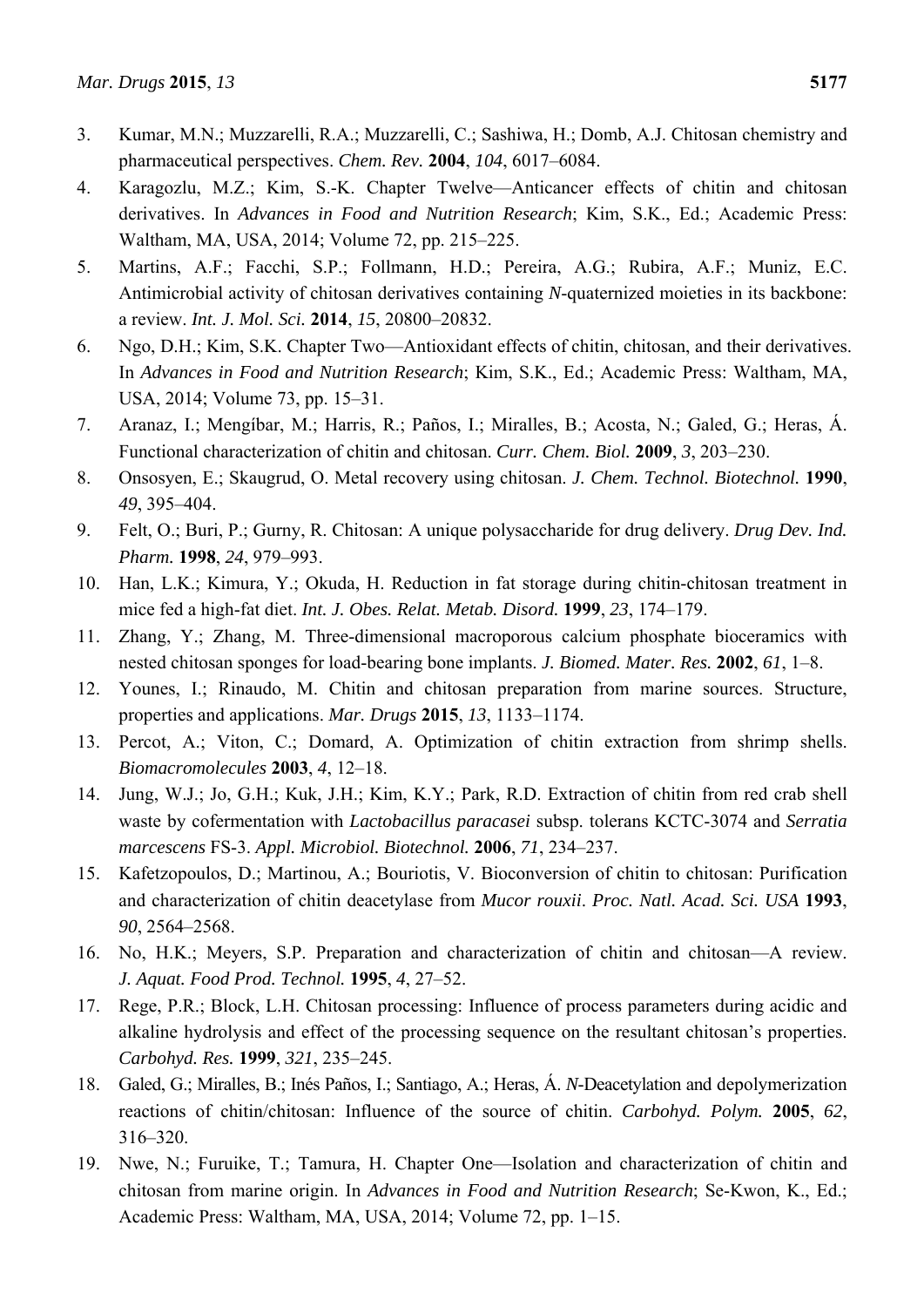- 20. Philippova, O.E.; Korchagina, E.V.; Volkov, E.V.; Smirnov, V.A.; Khokhlov, A.R.; Rinaudo, M. Aggregation of some water-soluble derivatives of chitin in aqueous solutions: Role of the degree of acetylation and effect of hydrogen bond breaker. *Carbohyd. Polym.* **2012**, *87*, 687–694.
- 21. Bhattarai, N.; Gunn, J.; Zhang, M. Chitosan-based hydrogels for controlled, localized drug delivery. *Adv. Drug Deliv. Rev.* **2010**, *62*, 83–99.
- 22. Tsao, C.T.; Leung, M.; Chang, J.Y.; Zhang, M. A simple material model to generate epidermal and dermal layers *in vitro* for skin regeneration. *J. Mater. Chem. B Mater. Biol. Med.* **2014**, *2*, 5256–5264.
- 23. Lindborg, B.A.; Brekke, J.H.; Scott, C.M.; Chai, Y.W.; Ulrich, C.; Sandquist, L.; Kokkoli, E.; O'Brien, T.D. A chitosan-hyaluronan-based hydrogel-hydrocolloid supports *in vitro* culture and differentiation of human mesenchymal stem/stromal cells. *Tissue Eng. Part A* **2015**, *21*, 1952–1962.
- 24. Salis, A.; Rassu, G.; Budai-Szucs, M.; Benzoni, I.; Csanyi, E.; Berko, S.; Maestri, M.; Dionigi, P.; Porcu, E.P.; Gavini, E.; *et al*. Development of thermosensitive chitosan/glicerophospate injectable *in situ* gelling solutions for potential application in intraoperative fluorescence imaging and local therapy of hepatocellular carcinoma: A preliminary study. *Expert Opin. Drug Deliv.*  **2015**, *2*, 1–14.
- 25. Rahaiee, S.; Shojaosadati, S.A.; Hashemi, M.; Moini, S.; Razavi, S.H. Improvement of crocin stability by biodegradeble nanoparticles of chitosan-alginate. *Int. J. Biol. Macromol.* **2015**, *79*, 423–432.
- 26. Zeng, W.; Rong, M.; Hu, X.; Xiao, W.; Qi, F.; Huang, J.; Luo, Z. Incorporation of chitosan microspheres into collagen-chitosan scaffolds for the controlled release of nerve growth factor. *PLoS ONE* **2014**, *9*, e101300, doi:10.1371/journal.pone.0101300.
- 27. Kiechel, M.A.; Beringer, L.T.; Donius, A.E.; Komiya, Y.; Habas, R.; Wegst, U.G.; Schauer, C.L. Osteoblast biocompatibility of premineralized, hexamethylene-1,6-diaminocarboxysulfonate cross-linked chitosan fibers. *J. Biomed. Mater. Res. A* **2015**, doi:10.1002/jbm.a.35451.
- 28. Kucharska, M.; Walenko, K.; Lewandowska-Szumiel, M.; Brynk, T.; Jaroszewicz, J.; Ciach, T. Chitosan and composite microsphere-based scaffold for bone tissue engineering: Evaluation of tricalcium phosphate content influence on physical and biological properties. *J. Mater. Sci. Mater. Med.* **2015**, *26*, doi:10.1007/s10856-015-5464-9.
- 29. Venkatesan, J.; Vinodhini, P.A.; Sudha, P.N.; Kim, S.K. Chitin and chitosan composites for bone tissue regeneration. *Adv. Food Nutr. Res.* **2014**, *73*, 59–81.
- 30. D'Ayala, G.G.; Malinconico, M.; Laurienzo, P. Marine derived polysaccharides for biomedical applications: Chemical modification approaches. *Molecules* **2008**, *13*, 2069–106.
- 31. Tan, L.; Hu, J.; Huang, H.; Han, J.; Hu, H. Study of multi-functional electrospun composite nanofibrous mats for smart wound healing. *Int. J. Biol. Macromol.* **2015**, *79*, 469–476.
- 32. Reddy, D.H.; Lee, S.M. Application of magnetic chitosan composites for the removal of toxic metal and dyes from aqueous solutions. *Adv. Colloid Interface Sci.* **2013**, *201–202*, 68–93.
- 33. Sudarshan, N.R.; Hoover, D.G.; Knorr, D. Antibacterial action of chitosan. *Food Biotechnol.*  **1992**, *6*, 257–272.
- 34. Zheng, L.Y.; Zhu, J.F. Study on antimicrobial activity of chitosan with different molecular weights. *Carbohyd. Polym.* **2003**, *54*, 527–530.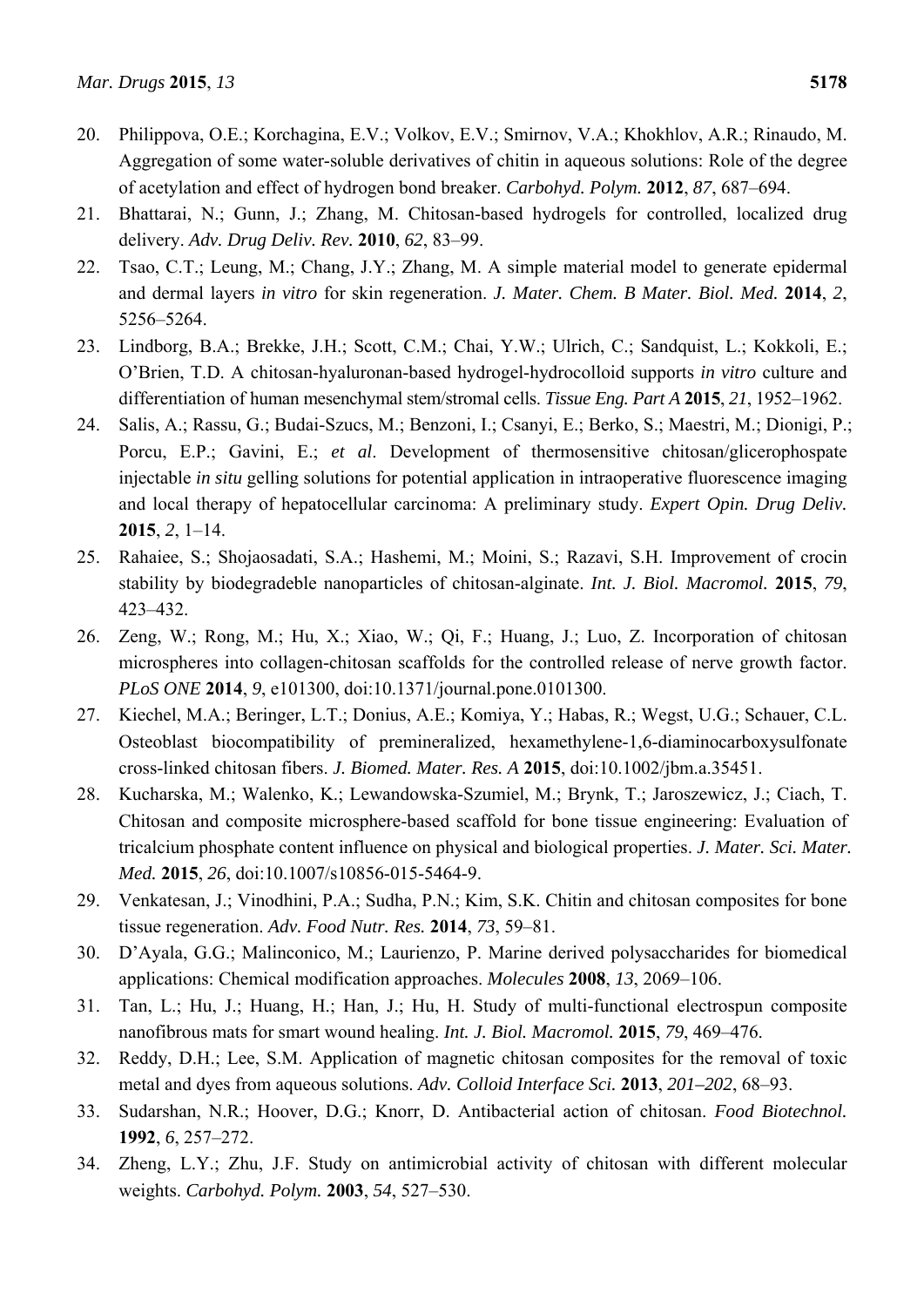- 35. Muzzarelli, R.; Tarsi, R.; Filippini, O.; Giovanetti, E.; Biagini, G.; Varaldo, P.E. Antimicrobial properties of *N*-carboxybutyl chitosan. *Antimicrob. Agents Chemother.* **1990**, *34*, 2019–2023.
- 36. Rhoades, J.; Roller, S. Antimicrobial actions of degraded and native chitosan against spoilage organisms in laboratory media and foods. *Appl. Environ. Microbiol.* **2000**, *66*, 80–86.
- 37. Younes, I.; Sellimi, S.; Rinaudo, M.; Jellouli, K.; Nasri, M. Influence of acetylation degree and molecular weight of homogeneous chitosans on antibacterial and antifungal activities. *Int. J. Food Microbiol.* **2014**, *185*, 57–63.
- 38. Kong, M.; Chen, X.G.; Xing, K.; Park, H.J. Antimicrobial properties of chitosan and mode of action: A state of the art review. *Int. J. Food Microbiol.* **2010**, *144*, 51–63.
- 39. Mujeeb Rahman, P.; Muraleedaran, K.; Abdul Mujeeb, V.M. Applications of chitosan powder with *in situ* synthesized nano ZnO particles as an antimicrobial agent. *Int. J. Biol. Macromol.* **2015**, *77*, 266–272.
- 40. Machul, A.; Mikolajczyk, D.; Regiel-Futyra, A.; Heczko, P.B.; Strus, M.; Arruebo, M.; Stochel, G.; Kyziol, A. Study on inhibitory activity of chitosan-based materials against biofilm producing *Pseudomonas aeruginosa* strains. *J. Biomater. Appl.* **2015**, doi:10.1177/0885328215578781.
- 41. Park, S.C.; Nam, J.P.; Kim, J.H.; Kim, Y.M.; Nah, J.W.; Jang, M.K. Antimicrobial action of water-soluble beta-chitosan against clinical multi-drug resistant bacteria. *Int. J. Mol. Sci.* **2015**, *16*, 7995–8007.
- 42. Fan, L.; Yang, J.; Wu, H.; Hu, Z.; Yi, J.; Tong, J.; Zhu, X. Preparation and characterization of quaternary ammonium chitosan hydrogels with significant antibacterial activity. *Int. J. Biol. Macromol.* **2015**, *79*, 830–836.
- 43. Li, H.; Peng, L. Antimicrobial and antioxidant surface modification of cellulose fibers using layer-by-layer deposition of chitosan and lignosulfonates. *Carbohyd. Polym.* **2015**, *124*, 35–42.
- 44. Sahariah, P.; Benediktssdottir, B.E.; Hjalmarsdottir, M.A.; Sigurjonsson, O.E.; Sorensen, K.K.; Thygesen, M.B.; Jensen, K.J.; Masson, M. Impact of chain length on antibacterial activity and hemocompatibility of quaternary N-alkyl and n,n-dialkyl chitosan derivatives. *Biomacromolecules*  **2015**, *16*, 1449–1460.
- 45. Sarhan, W.A.; Azzazy, H.M. High concentration honey chitosan electrospun nanofibers: Biocompatibility and antibacterial effects. *Carbohydr. Polym.* **2015**, *122*, 135–143.
- 46. Tayel, A.A.; Moussa, S.H.; Salem, M.F.; Mazrou, K.E.; El-Tras, W.F. Control of citrus molds using bioactive coatings incorporated with fungal chitosan/plant extracts composite. *J. Sci. Food Agric.* **2015**, doi:10.1002/jsfa.7223.
- 47. Ben-Shalom, N.; Ardi, R.; Pinto, R.; Aki, C.; Fallik, E. Controlling gray mould caused by *Botrytis cinerea* in cucumber plants by means of chitosan. *Crop. Prot.* **2003**, *22*, 285–290.
- 48. Atia, M.M.M.; Buchenauer, H.; Aly, A.Z.; Abou-Zaid, M.I. Antifungal activity of chitosan against *Phytophthora infestans* and activation of defence mechanisms in tomato to late blight. *Biol. Agric. Hortic.* **2005**, *23*, 175–197.
- 49. Saharan, V.; Sharma, G.; Yadav, M.; Choudhary, M.K.; Sharma, S.S.; Pal, A.; Raliya, R.; Biswas, P. Synthesis and *in vitro* antifungal efficacy of Cu-chitosan nanoparticles against pathogenic fungi of tomato. *Int. J. Biol. Macromol.* **2015**, *75*, 346–353.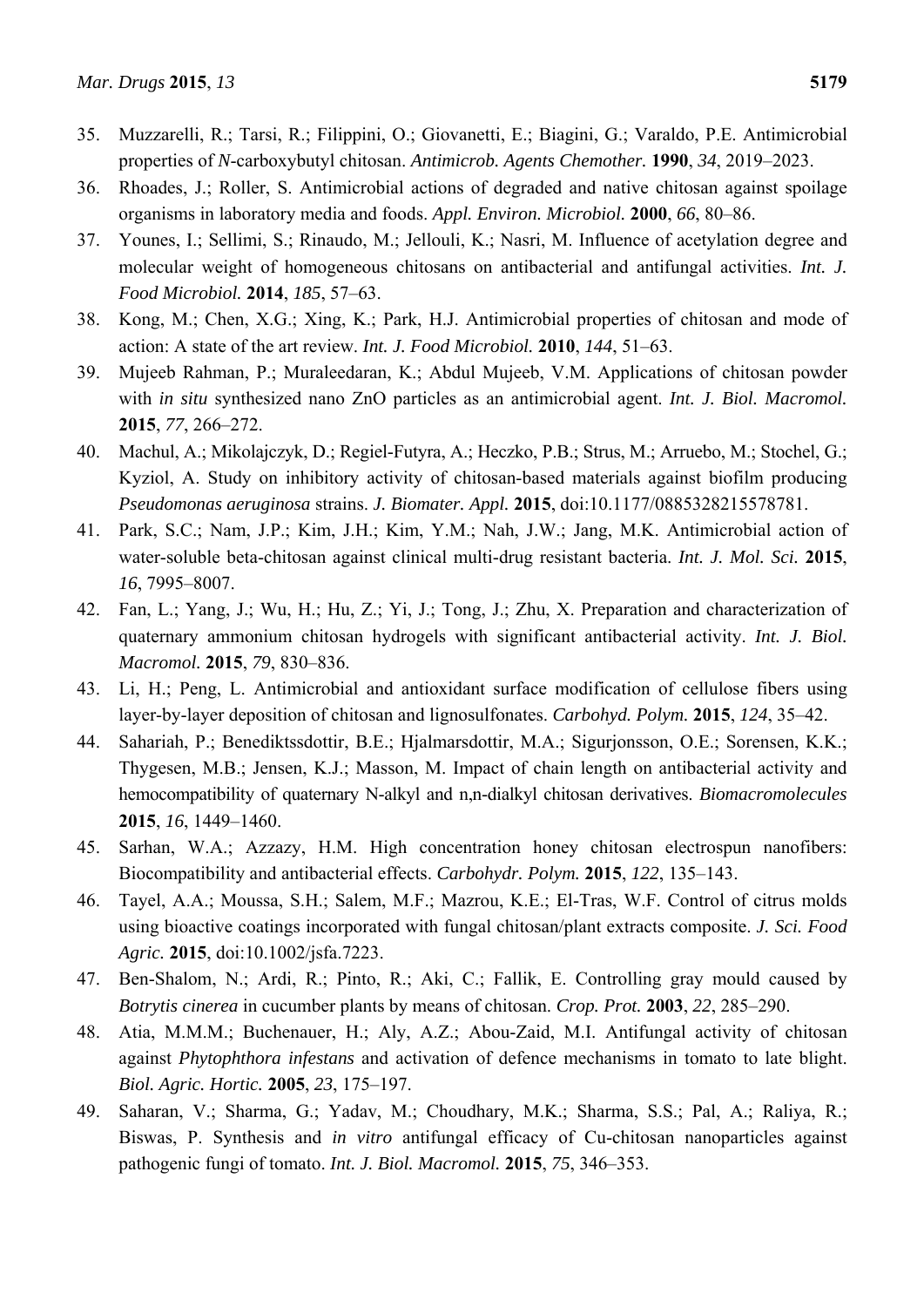- 50. Bai, R.K.; Huang, M.Y.; Jiang, Y.Y. Selective permeabilities of chitosan-acetic acid complex membrane and chitosan-polymer complex membranes for oxygen and carbon dioxide. *Polym. Bull.* **1988**, *20*, 83–88.
- 51. Wang, L.S.; Wang, C.Y.; Yang, C.H.; Hsieh, C.L.; Chen, S.Y.; Shen, C.Y.; Wang, J.J.; Huang, K.S. Synthesis and anti-fungal effect of silver nanoparticles-chitosan composite particles. *Int. J. Nanomedicine* **2015**, *10*, 2685–2696.
- 52. Lopez-Moya, F.; Colom-Valiente, M.F.; Martinez-Peinado, P.; Martinez-Lopez, J.E.; Puelles, E.; Sempere-Ortells, J.M.; Lopez-Llorca, L.V. Carbon and nitrogen limitation increase chitosan antifungal activity in *Neurospora crassa* and fungal human pathogens. *Fungal Biol.* **2015**, *119*, 154–169.
- 53. Chatterjee, S.; Chatterjee, B.P.; Guha, A.K. A study on antifungal activity of water-soluble chitosan against *Macrophomina phaseolina*. *Int. J. Biol. Macromol.* **2014**, *67*, 452–457.
- 54. Simonaitiene, D.; Brink, I.; Sipailiene, A.; Leskauskaite, D. The effect of chitosan and whey proteins-chitosan films on the growth of *Penicillium expansum* in apples. *J. Sci. Food Agric.* **2015**, *95*, 1475–1481.
- 55. Gabriel Jdos, S.; Tiera, M.J.; Tiera, V.A. Synthesis, characterization, and antifungal activities of amphiphilic derivatives of diethylaminoethyl chitosan against *Aspergillus flavus*. *J. Agric. Food Chem.* **2015**, *63*, 5725–5731.
- 56. Karagozlu, M.Z.; Karadeniz, F.; Kim, S.K. Anti-HIV activities of novel synthetic peptide conjugated chitosan oligomers. *Int. J. Biol. Macromol.* **2014**, *66*, 260–266.
- 57. Artan, M.; Karadeniz, F.; Karagozlu, M.Z.; Kim, M.M.; Kim, S.K. *Anti*-HIV-1 activity of low molecular weight sulfated chitooligosaccharides. *Carbohydr. Res.* **2010**, *345*, 656–662.
- 58. Meng, J.; Zhang, T.; Agrahari, V.; Ezoulin, M.J.; Youan, B.B. Comparative biophysical properties of tenofovir-loaded, thiolated and nonthiolated chitosan nanoparticles intended for HIV prevention. *Nanomedicine. (Lond.)* **2014**, *9*, 1595–1612.
- 59. Aghasadeghi, M.R.; Heidari. H.; Sadat, S.M.; Irani, S.; Amini, S.; Siadat, S.D.; Fazlhashemy, M.E.; Zabihollahi, R.; Atyabi, S.M.; Momen, S.B.; *et al*. Lamivudine-PEGylated chitosan: A novel effective nanosized antiretroviral agent. *Curr. HIV Res.* **2013**, *11*, 309–320.
- 60. Khan, A.B.; Thakur, R.S. Formulation and evaluation of mucoadhesive microspheres of tenofovir disoproxil fumarate for intravaginal use. *Curr. Drug Deliv.* **2014**, *11*, 112–122.
- 61. Ramana, L.N.; Sharma, S.; Sethuraman, S.; Ranga, U.; Krishnan, U.M. Evaluation of chitosan nanoformulations as potent anti-HIV therapeutic systems. *Biochim. Biophys. Acta.* **2014**, *1840*, 476–484.
- 62. Belletti, D.; Tosi, G.; Forni, F.; Gamberini, M.C.; Baraldi, C.; Vandelli, M.A.; Ruozi, B. Chemico-physical investigation of tenofovir loaded polymeric nanoparticles. *Int. J. Pharm.* **2012**, *436*, 753–763.
- 63. Meng, J.; Sturgis, T.F.; Youan, B.B. Engineering tenofovir loaded chitosan nanoparticles to maximize microbicide mucoadhesion. *Eur. J. Pharm. Sci.* **2011**, *44*, 57–67.
- 64. Yang, L.; Chen, L.; Zeng, R.; Li, C.; Qiao, R.; Hu, L.; Li, Z. Synthesis, nanosizing and *in vitro* drug release of a novel *anti*-HIV polymeric prodrug: Chitosan-*O*-isopropyl-5′-*O*-d4T monophosphate conjugate. *Bioorg. Med. Chem.* **2010**, *18*, 117–123.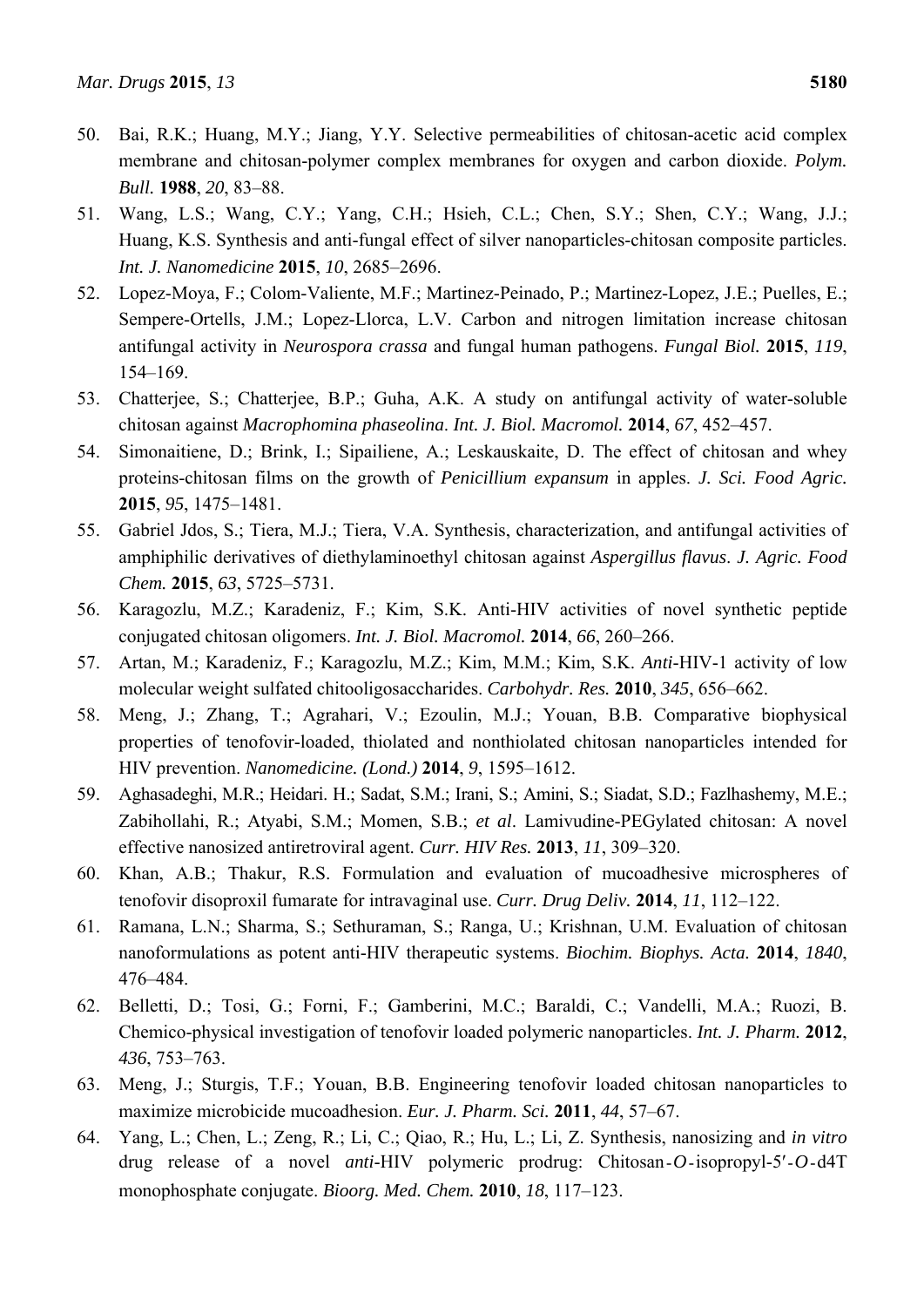- 65. Nayak, U.Y.; Gopal, S.; Mutalik, S.; Ranjith, A.K.; Reddy, M.S.; Gupta, P.; Udupa, N. Glutaraldehyde cross-linked chitosan microspheres for controlled delivery of zidovudine. *J. Microencapsul.* **2009**, *26*, 214–222.
- 66. Tokoro, A.; Tatewaki, N.; Suzuki, K.; Mikami, T.; Suzuki, S.; Suzuki, M. Growth-inhibitory effect of hexa-*N*-acetylchitohexaose and chitohexaose against Meth-A solid tumor. *Chem. Pharm. Bull. (Tokyo)* **1988**, *36*, 784–790.
- 67. Lin, S.Y.; Chan, H.Y.; Shen, F.H.; Chen, M.H.; Wang, Y.J.; Yu, C.K. Chitosan prevents the development of AOM-induced aberrant crypt foci in mice and suppressed the proliferation of AGS cells by inhibiting DNA synthesis. *J. Cell Biochem.* **2007**, *100*, 1573–1580.
- 68. Gibot, L.; Chabaud, S.; Bouhout, S.; Bolduc, S.; Auger, F.A.; Moulin, V.J. Anticancer properties of chitosan on human melanoma are cell line dependent. *Int. J. Biol. Macromol.* **2015**, *72*, 370–379.
- 69. He, B.; Tao, H.Y.; Liu, S.Q. Neuroprotective effects of carboxymethylated chitosan on hydrogen peroxide induced apoptosis in Schwann cells. *Eur. J. Pharmacol.* **2014**, *740*, 127–134.
- 70. Jiang, Z.; Han, B.; Li, H.; Li, X.; Yang, Y.; Liu, W. Preparation and anti-tumor metastasis of carboxymethyl chitosan. *Carbohydr. Polym.* **2015**, *125*, 53–60.
- 71. Park, J.K.; Chung, M.J.; Choi, H.N.; Park, Y.I. Effects of the molecular weight and the degree of deacetylation of chitosan oligosaccharides on antitumor activity. *Int. J. Mol. Sci.* **2011**, *12*, 266–277.
- 72. Shen, K.T.; Chen, M.H.; Chan, H.Y.; Jeng, J.H.; Wang, Y.J. Inhibitory effects of chitooligosaccharides on tumor growth and metastasis. *Food Chem. Toxicol.* **2009**, *47*, 1864–1871.
- 73. Park, P.J.; Je, J.Y.; Kim, S.K. Free radical scavenging activity of chitooligosaccharides by electron spin resonance spectrometry. *J. Agric. Food Chem.* **2003**, *51*, 4624–4627.
- 74. Je, J.Y.; Park, P.J.; Kim, S.K. Free radical scavenging properties of hetero-chitooligosaccharides using an ESR spectroscopy. *Food Chem. Toxicol.* **2004**, *42*, 381–387.
- 75. Huang, J.; Xie, H.; Hu, S.; Xie, T.; Gong, J.; Jiang, C.; Ge, Q.; Wu, Y.; Liu, S.; Cui, Y.; *et al.* Preparation, characterization, and biochemical activities of *N*-(2-Carboxyethyl)chitosan from squid pens. *J. Agric. Food Chem.* **2015**, *63*, 2464–2471.
- 76. Sun, T.; Xie, W.; Xu, P. Antioxidant activity of graft chitosan derivatives. *Macromol. Biosci.*  **2003**, *3*, 320–323.
- 77. Shukla, S.K.; Mishra, A.K.; Arotiba, O.A.; Mamba, B.B. Chitosan-based nanomaterials: A state-of-the-art review. *Int. J. Biol. Macromol.* **2013**, *59*, 46–58.
- 78. Kim, I.Y.; Seo, S.J.; Moon, H.S.; Yoo, M.K.; Park, I.Y.; Kim, B.C.; Cho, C.S. Chitosan and its derivatives for tissue engineering applications. *Biotechnol. Adv.* **2008**, *26*, 1–21.
- 79. Li, B.; Wang, L.; Xu, F.; Gang, X.; Demirci, U.; Wei, D.; Li, Y.; Feng, Y.; Jia, D.; Zhou, Y. Hydrosoluble, UV-crosslinkable and injectable chitosan for patterned cell-laden microgel and rapid transdermal curing hydrogel *in vivo*. *Acta. Biomater.* **2015**, *22*, 59–69.
- 80. Yang, L.; Wang, Q.; Peng, L.; Yue, H.; Zhang, Z. Vascularization of repaired limb bone defects using chitosan-β-tricalcium phosphate composite as a tissue engineering bone scaffold. *Mol. Med. Rep.* **2015**, *12*, 2343–2347.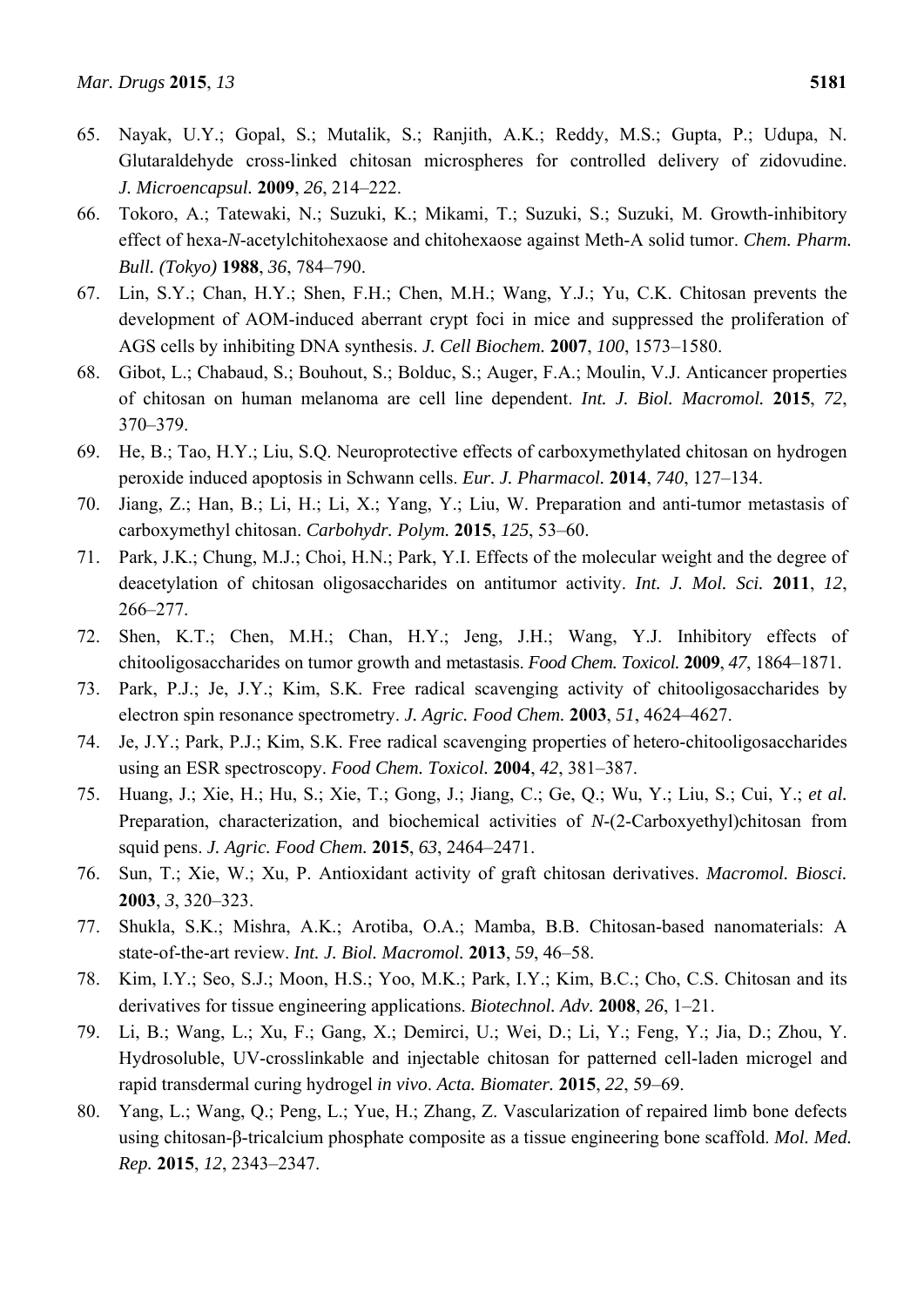- 81. Chameettachal, S.; Murab, S.; Vaid, R.; Midha, S.; Ghosh, S. Effect of visco-elastic silk-chitosan microcomposite scaffolds on matrix deposition and biomechanical functionality for cartilage tissue engineering. *J. Tissue Eng. Regen. Med.* **2015**, doi:10.1002/term.2024.
- 82. Li, Q.; Zhou, G.; Yu, X.; Wang, T.; Xi, Y.; Tang, Z. Porous deproteinized bovine bone scaffold with three-dimensional localized drug delivery system using chitosan microspheres. *Biomed. Eng. OnLine* **2015**, *14*, doi:10.1186/s12938-015-0028-2.
- 83. Shapira, Y.; Tolmasov, M.; Nissan, M.; Reider, E.; Koren, A.; Biron, T.; Bitan, Y.; Livnat, M.; Ronchi, G.; Geuna, S.; *et al*. Comparison of results between chitosan hollow tube and autologous nerve graft in reconstruction of peripheral nerve defect: An experimental study. *Microsurgery*  **2015**, doi:10.1002/micr.22418.
- 84. Tanaka, N.; Matsumoto, I.; Suzuki, M.; Kaneko, M.; Nitta, K.; Seguchi, R.; Ooi, A.; Takemura, H. Chitosan tubes can restore the function of resected phrenic nerves. *Interact. Cardiovasc. Thorac. Surg.* **2015**, *21*, 8–13.
- 85. Jian, R.; Yixu, Y.; Sheyu, L.; Jianhong, S.; Yaohua, Y.; Xing, S.; Qingfeng, H.; Xiaojian, L.; Lei, Z.; Yan, Z.; *et al*. Repair of spinal cord injury by chitosan scaffold with glioma ECM and SB216763 implantation in adult rats. *J. Biomed. Mater. Res. A* **2015**, doi:10.1002/jbm.a.35466.
- 86. Correia, C.O.; Leite, A.J.; Mano, J.F. Chitosan/bioactive glass nanoparticles scaffolds with shape memory properties. *Carbohydr. Polym.* **2015**, *123*, 39–45.
- 87. Jabbal-Gill, I.; Watts, P.; Smith, A. Chitosan-based delivery systems for mucosal vaccines. *Expert Opin. Drug Deliv.* **2012**, *9*, 1051–1067.
- 88. Kofuji, K.; Qian, C.J.; Nishimura, M.; Sugiyama, I.; Murata, Y.; Kawashima, S. Relationship between physicochemical characteristics and functional properties of chitosan. *Eur. Polym. J.*  **2005**, *41*, 2784–2791.
- 89. Jiang, H.L.; Park, I.K.; Shin, N.R.; Kang, S.G.; Yoo, H.S.; Kim, S.I.; Suh, S.B.; Akaike, T.; Cho, C.S. *In vitro* study of the immune stimulating activity of an atrophic rhinitis vaccine associated to chitosan microspheres. *Eur. J. Pharm. Biopharm.* **2004**, *58*, 471–476.
- 90. Borchard, G.; Lueβen, H.L.; de Boer, A.G.; Verhoef, J.C.; Lehr, C.M.; Junginger, H.E. The potential of mucoadhesive polymers in enhancing intestinal peptide drug absorption. III: Effects of chitosan-glutamate and carbomer on epithelial tight junctions *in vitro*. *J. Control. Release*  **1996**, *39*, 131–138.
- 91. Thanou, M.; Verhoef, J.C.; Junginger, H.E. Oral drug absorption enhancement by chitosan and its derivatives. *Adv. Drug Deliv. Rev.* **2001**, *52*, 117–126.
- 92. Elsabee, M.Z.; Morsi, R.E.; Al-Sabagh, A.M. Surface active properties of chitosan and its derivatives. *Colloids Surf. B Biointerfaces* **2009**, *74*, 1–16.
- 93. Harada, A.; Kataoka, K. Formation of polyion complex micelles in an aqueous milieu from a pair of oppositely-charged block copolymers with poly(ethylene glycol) segments. *Macromolecules*  **1995**, *28*, 5294–5299.
- 94. Supper, S.; Anton, N.; Boisclair, J.; Seidel, N.; Riemenschnitter, M.; Curdy, C.; Vandamme, T. Chitosan/glucose 1-phosphate as new stable *in situ* forming depot system for controlled drug delivery. *Eur. J. Pharm. Biopharm.* **2014**, *88*, 361–373.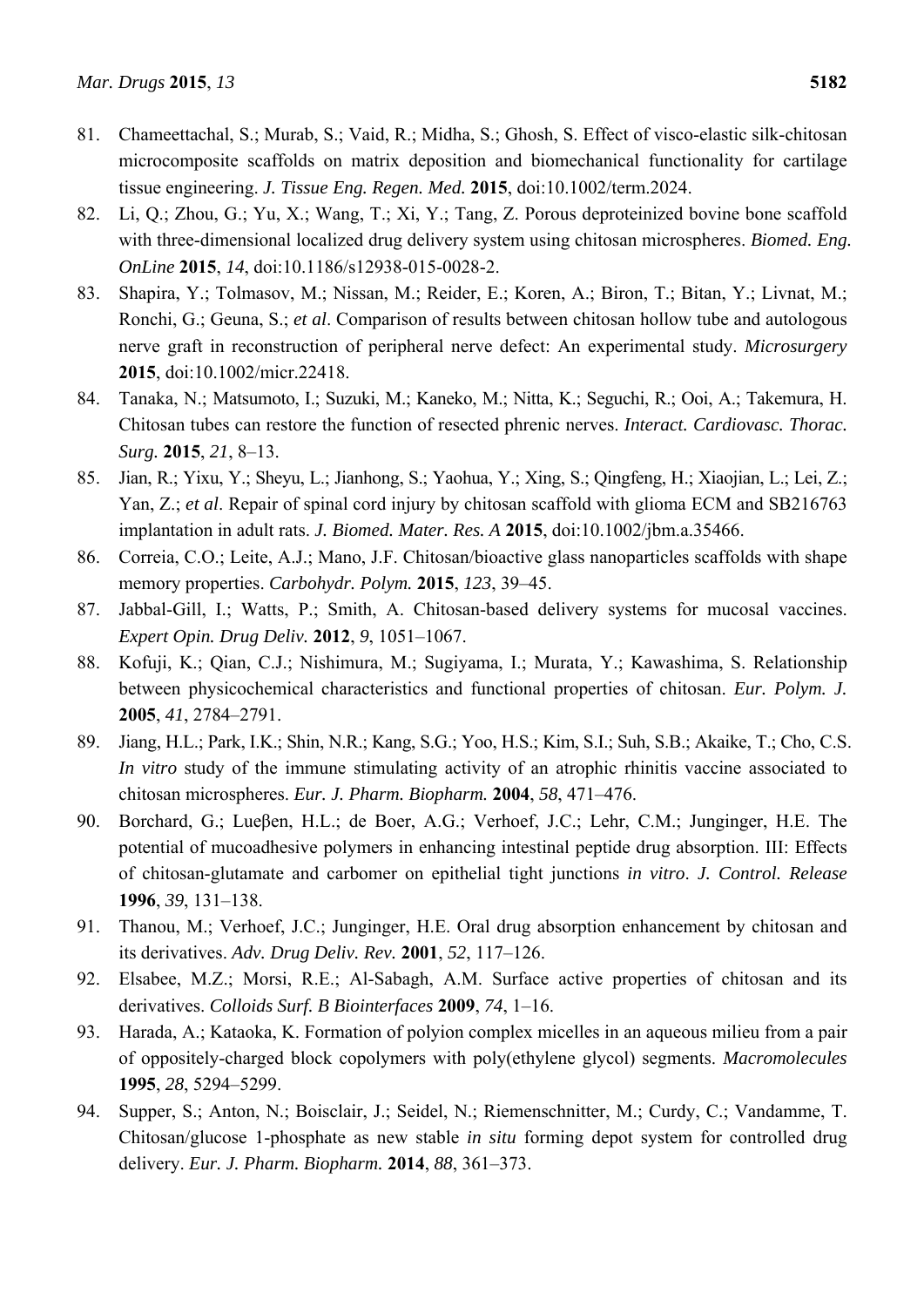- 95. Supper, S.; Anton, N.; Seidel, N.; Riemenschnitter, M.; Curdy, C.; Vandamme, T. Thermosensitive chitosan/glycerophosphate-based hydrogel and its derivatives in pharmaceutical and biomedical applications. *Expert Opin. Drug Deliv.* **2014**, *11*, 249–267.
- 96. Lai, P.; Daear, W.; Lobenberg, R.; Prenner, E.J. Overview of the preparation of organic polymeric nanoparticles for drug delivery based on gelatine, chitosan, poly(D,L-lactide-co-glycolic acid) and polyalkylcyanoacrylate. *Colloids Surf. B Biointerfaces* **2014**, *118*, 154–163.
- 97. Hudson, D.; Margaritis, A. Biopolymer nanoparticle production for controlled release of biopharmaceuticals. *Crit. Rev. Biotechnol.* **2014**, *34*, 161–179.
- 98. Calvo, P.; Remuñán-López, C.; Vila-Jato, J.L.; Alonso, M.J. Novel hydrophilic chitosan-polyethylene oxide nanoparticles as protein carriers. *J. Appl. Polym. Sci.* **1997**, *63*, 125–132.
- 99. Kato, Y.; Onishi, H.; Machida, Y. Contribution of chitosan and its derivatives to cancer chemotherapy. *In Vivo* **2005**, *19*, 301–310.
- 100. Anraku, M.; Hiraga, A.; Iohara, D.; Pipkin, J.D.; Uekama, K.; Hirayama, F. Slow-release of famotidine from tablets consisting of chitosan/sulfobutyl ether beta-cyclodextrin composites. *Int. J. Pharm* **2015**, *487*, 142–147.
- 101. Pereira, P.; Pedrosa, S.S.; Wymant, J.M.; Sayers, E.; Correia, A.; Vilanova, M.; Jones, A.T.; Gama, F.M. siRNA inhibition of endocytic pathways to characterize the cellular uptake mechanisms of folate-functionalized glycol chitosan nanogels. *Mol. Pharm.* **2015**, *12*, 1970–1979.
- 102. Kulkarni, N.; Wakte, P.; Naik, J. Development of floating chitosan-xanthan beads for oral controlled release of glipizide. *Int. J. Pharm. Investig.* **2015**, *5*, 73–80.
- 103. Al-Kurdi, Z.I.; Chowdhry, B.Z.; Leharne, S.A.; Al Omari, M.M.; Badwan, A.A. Low molecular weight chitosan-insulin polyelectrolyte complex: Characterization and stability studies. *Mar. Drugs*  **2015**, *13*, 1765–1784.
- 104. Gadalla, H.H.; Soliman, G.M.; Mohammed, F.A.; El-Sayed, A.M. Development and *in vitro*/*in vivo* evaluation of Zn-pectinate microparticles reinforced with chitosan for the colonic delivery of progesterone. *Drug Deliv.* **2015**, *8*, 1–14.
- 105. Jana, S.; Laha, B.; Maiti, S. Boswellia gum resin/chitosan polymer composites: Controlled delivery vehicles for aceclofenac. *Int. J. Biol. Macromol.* **2015**, *77*, 303–306.
- 106. Qinna, N.A.; Karwi, Q.G.; Al-Jbour, N.; Al-Remawi, M.A.; Alhussainy, T.M.; Al-So'ud, K.A.; Al Omari, M.M.; Badwan, A.A. Influence of molecular weight and degree of deacetylation of low molecular weight chitosan on the bioactivity of oral insulin preparations. *Mar. Drugs* **2015**, *13*, 1710–1725.
- 107. Kim, K.; Ryu, J.H.; Lee, H. Chitosan-catechol: A polymer with long-lasting mucoadhesive properties. *Biomaterials* **2015**, *52*, 161–170.
- 108. Chatterjee, S.; Judeh, Z.M. A. Encapsulation of fish oil with *N*-stearoyl *O*-butylglyceryl chitosan using membrane and ultrasonic emulsification processes. *Carbohyd. Polym.* **2015**, *123*, 432–442.
- 109. Jayasree, R.S.; Rathinam, K.; Sharma, C.P. Development of artificial skin (Template) and influence of different types of sterilization procedures on wound healing pattern in rabbits and guinea pigs. *J. Biomater. Appl.* **1995**, *10*, 144–162.
- 110. Ueno, H.; Mori, T.; Fujinaga, T. Topical formulations and wound healing applications of chitosan. *Adv. Drug Deliv. Rev.* **2001**, *52*, 105–115.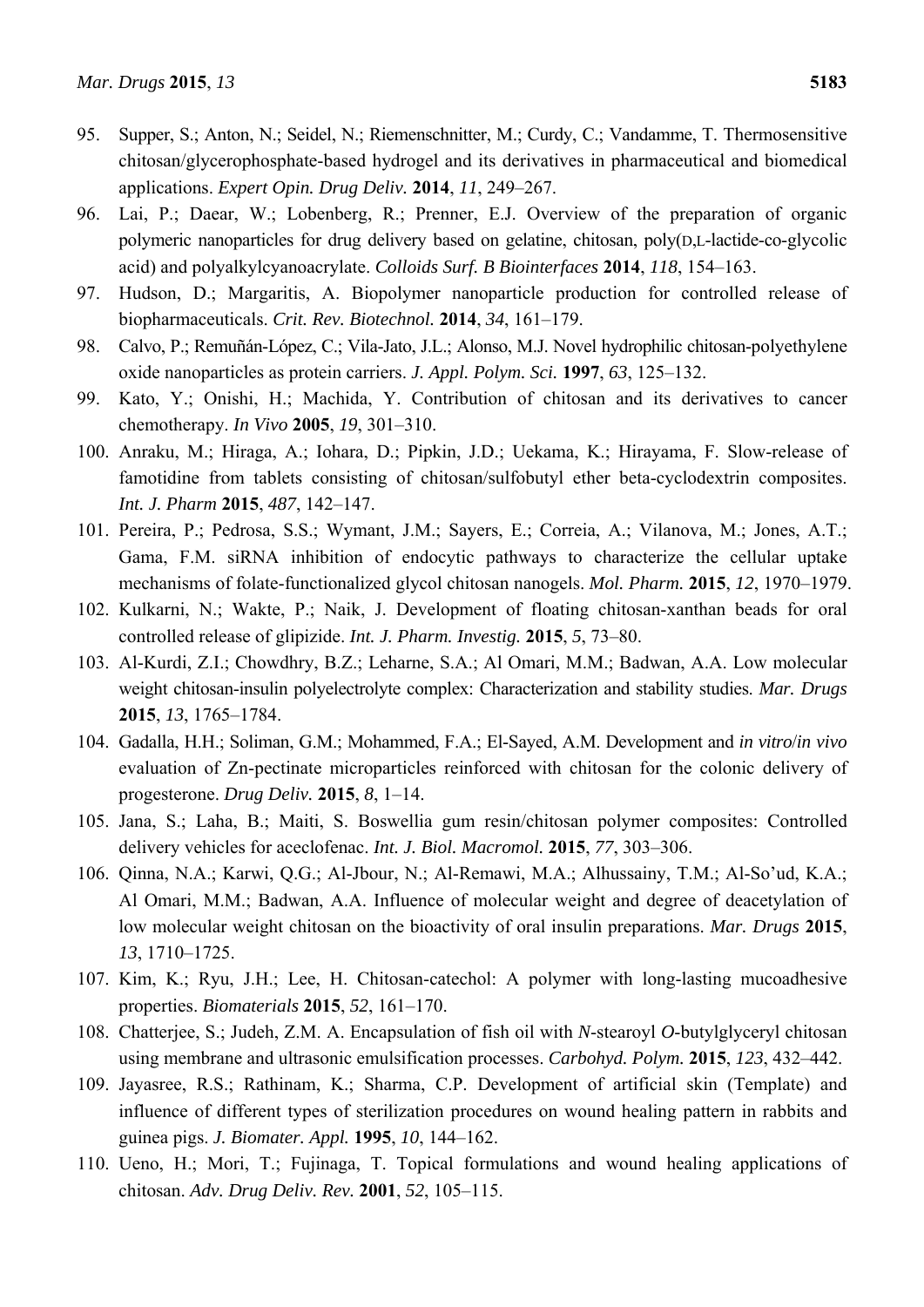- 111. Muzzarelli, R.A.; Mattioli-Belmonte, M.; Pugnaloni, A.; Biagini, G. Biochemistry, histology and clinical uses of chitins and chitosans in wound healing. *EXS* **1999**, *87*, 251–264.
- 112. Azuma, K.; Izumi, R.; Osaki, T.; Ifuku, S.; Morimoto, M.; Saimoto, H.; Minami, S.; Okamoto, Y. Chitin, chitosan, and its derivatives for wound healing: Old and new materials. *J. Funct. Biomater.* **2015**, *6*, 104–142.
- 113. Naseri, N.; Algan, C.; Jacobs, V.; John, M.; Oksman, K.; Mathew, A.P. Electrospun chitosan-based nanocomposite mats reinforced with chitin nanocrystals for wound dressing. *Carbohydr. Polym.* **2014**, *109*, 7–15.
- 114. Ishihara, M.; Obara, K.; Nakamura, S.; Fujita, M.; Masuoka, K.; Kanatani, Y.; Takase, B.; Hattori, H.; Morimoto, Y.; Ishihara, M.; *et al*. Chitosan hydrogel as a drug delivery carrier to control angiogenesis. *J. Artif. Organs* **2006**, *9*, 8–16.
- 115. Biagini, G.; Bertani, A.; Muzzarelli, R.; Damadei, A.; DiBenedetto, G.; Belligolli, A.; Riccotti, G.; Zucchini, C.; Rizzoli, C. Wound management with *N*-carboxybutyl chitosan. *Biomaterials* **1991**, *12*, 281–286.
- 116. Stone, C.A.; Wright, H.; Devaraj, V.S.; Clarke, T.; Powell, R. Healing at skin graft donor sites dressed with chitosan. *Br. J. Plast. Surg.* **2000**, *53*, 601–606.
- 117. Azad, A.K.; Sermsintham, N.; Chandrkrachang, S.; Stevens, W.F. Chitosan membrane as a wound-healing dressing: Characterization and clinical application. *J. Biomed. Mater. Res. B Appl. Biomater.* **2004**, *69*, 216–222.
- 118. Valentine, R.; Athanasiadis, T.; Moratti, S.; Hanton, L.; Robinson, S.; Wormald, P.J. The efficacy of a novel chitosan gel on hemostasis and wound healing after endoscopic sinus surgery. *Am. J. Rhinol. Allergy* **2010**, *24*, 70–75.
- 119. Bennett, B.L.; Littlejohn, L.F.; Kheirabadi, B.S.; Butler, F.K.; Kotwal, R.S.; Dubick, M.A.; Bailey, J.A. Management of external hemorrhage in tactical combat casualty care: Chitosan-based hemostatic gauze dressings—TCCC guidelines-change 13-05. *J. Spec. Oper. Med.* **2014**, *14*, 40–57.
- 120. Hatamabadi, H.R.; Asayesh Zarchi, F.; Kariman, H.; Arhami Dolatabadi, A.; Tabatabaey, A.; Amini, A. Celox-coated gauze for the treatment of civilian penetrating trauma: A randomized clinical trial. *Trauma Mon.* **2015**, *20*, e23862, doi:10.5812/traumamon.23862.
- 121. Nguyen, N.; Hasan, S.; Caufield, L.; Ling, F.S.; Narins, C.R. Randomized controlled trial of topical hemostasis pad use for achieving vascular hemostasis following percutaneous coronary intervention. *Catheter. Cardiovasc. Interv.* **2007**, *69*, 801–807.
- 122. Weng, M.H. The effect of protective treatment in reducing pressure ulcers for non-invasive ventilation patients. *Intensive Crit. Care Nurs.* **2008**, *24*, 295–259.
- 123. Zhang, D.; Zhou, W.; Wei, B.; Wang, X.; Tang, R.; Nie, J.; Wang, J. Carboxyl-modified poly(vinyl alcohol)-cross-linked chitosan hydrogel films for potential wound dressing. *Carbohydr. Polym.* **2015**, *125*, 189–199.
- 124. Jebahi, S.; Saoudi, M.; Farhat, L.; Oudadesse, H.; Rebai, T.; Kabir, A.; El Feki, A.; Keskes, H. Effect of novel curcumin-encapsulated chitosan-bioglass drug on bone and skin repair after gamma radiation: Experimental study on a Wistar rat model. *Cell Biochem. Funct.* **2015**, *33*, 150–159.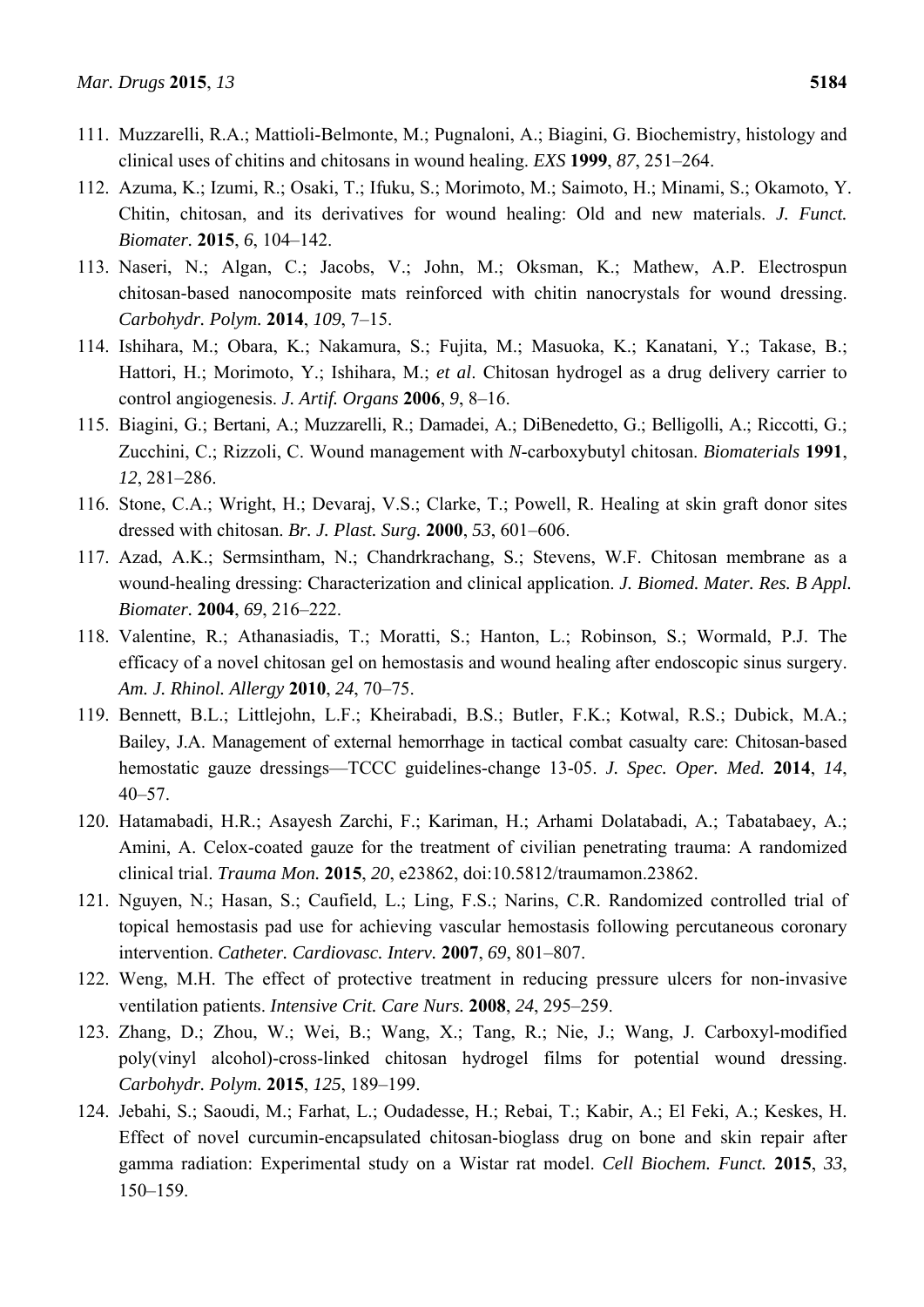- 125. Vakili, M.; Rafatullah, M.; Salamatinia, B.; Abdullah, A.Z.; Ibrahim, M.H.; Tan, K.B.; Gholami, Z.; Amouzgar, P. Application of chitosan and its derivatives as adsorbents for dye removal from water and wastewater: A review. *Carbohyd. Polym.* **2014**, *113*, 115–130.
- 126. Boamah, P.O.; Huang, Y.; Hua, M.; Zhang, Q.; Wu, J.; Onumah, J.; Sam-Amoah, L.K. Sorption of heavy metal ions onto carboxylate chitosan derivatives-A mini-review. *Ecotoxicol. Environ. Saf.*  **2015**, *116*, 113–120.
- 127. Tran, V.S.; Ngo, H.H.; Guo, W.; Zhang, J.; Liang, S.; Ton-That, C.; Zhang, X. Typical low cost biosorbents for adsorptive removal of specific organic pollutants from water. *Bioresour. Technol.*  **2015**, *182*, 353–363.
- 128. Kyzas, G.Z.; Bikiaris, D.N. Recent modifications of chitosan for adsorption applications: A critical and systematic review. *Mar. Drugs* **2015**, *13*, 312–337.
- 129. Yong, S.K.; Shrivastava, M.; Srivastava, P.; Kunhikrishnan, A.; Bolan, N. Environmental applications of chitosan and its derivatives. *Rev. Environ. Contam. Toxicol.* **2015**, *233*, 1–43.
- 130. Sayed, S.; Jardine, A. Chitosan derivatives as important biorefinery intermediates. Quaternary tetraalkylammonium chitosan derivatives utilized in anion exchange chromatography for perchlorate removal. *Int. J. Mol. Sci.* **2015**, *16*, 9064–9077.
- 131. Zhang, J.; Chen, N.; Tang, Z.; Yu, Y.; Hu, Q.; Feng, C. A study of the mechanism of fluoride adsorption from aqueous solutions onto Fe-impregnated chitosan. *Phys. Chem. Chem. Phys.* **2015**, *17*, 12041–12050.
- 132. Wang, Y.; Shi, L.; Gao, L.; Wei, Q.; Cui, L.; Hu, L.; Yan, L.; Du, B. The removal of lead ions from aqueous solution by using magnetic hydroxypropyl chitosan/oxidized multiwalled carbon nanotubes composites. *J. Colloid Interface Sci.* **2015**, *451*, 7–14.
- 133. Prabhu, S.M.; Meenakshi, S. A dendrimer-like hyper branched chitosan beads toward fluoride adsorption from water. *Int. J. Biol. Macromol.* **2015**, *78*, 280–286.
- 134. Li, L.; Li, Y.; Cao, L.; Yang, C. Enhanced chromium (VI) adsorption using nanosized chitosan fibers tailored by electrospinning. *Carbohyd. Polym.* **2015**, *125*, 206–213.
- 135. Kimura, Y.; Takahashi, A.; Kashiwada, A.; Yamada, K. Removal of bisphenol derivatives through quinone oxidation by polyphenol oxidase and subsequent quinone adsorption on chitosan in the heterogeneous system. *Environ. Technol.* **2015**, 1–13.
- 136. Boamah, P.O.; Huang, Y.; Hua, M.; Zhang, Q.; Liu, Y.; Onumah, J.; Wang, W.; Song, Y. Removal of cadmium from aqueous solution using low molecular weight chitosan derivative. *Carbohyd. Polym.* **2015**, *122*, 255–264.
- 137. Li, H.; Pan, G. Simultaneous removal of harmful algal blooms and microcystins using microorganism- and chitosan-modified local Soil. *Environ. Sci. Technol.* **2015**, *49*, 6249–6256.
- 138. Sivakami, M.S.; Gomathi, T.; Venkatesan, J.; Jeong, H.S.; Kim, S.K.; Sudha, P.N. Preparation and characterization of nano chitosan for treatment wastewaters. *Int. J. Biol. Macromol.* **2013**, *57*, 204–212.
- 139. Heber, D. Herbal preparations for obesity: Are they useful? *Prim. Care* **2003**, *30*, 441–463.
- 140. Ylitalo, R.; Lehtinen, S.; Wuolijoki, E.; Ylitalo, P.; Lehtimaki, T. Cholesterol-lowering properties and safety of chitosan. *Arzneimittelforschung* **2002**, *52*, 1–7.